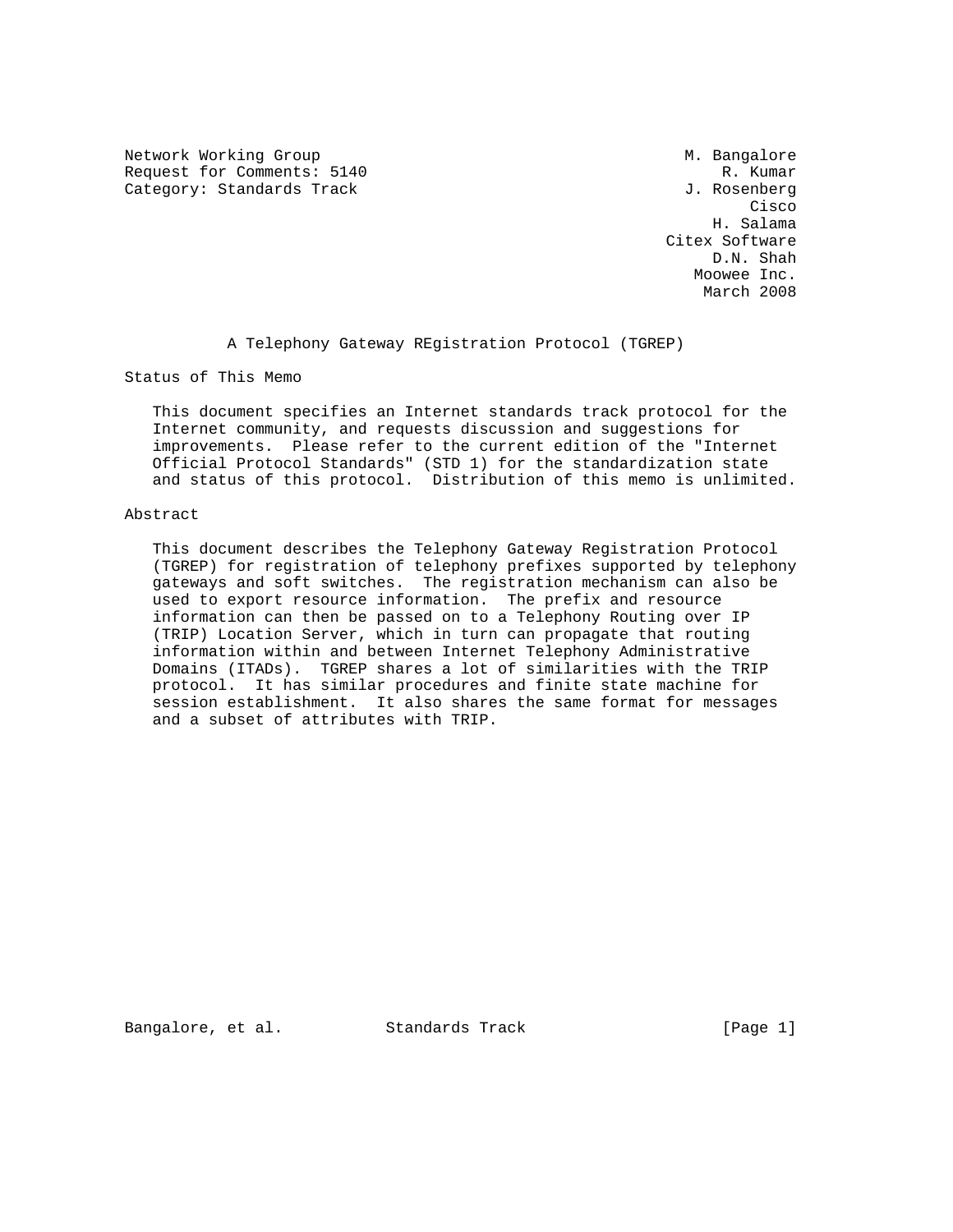| Table of Contents |  |
|-------------------|--|
|-------------------|--|

| $1$ . |                                                  |
|-------|--------------------------------------------------|
| 2.1   |                                                  |
|       |                                                  |
|       |                                                  |
|       |                                                  |
|       |                                                  |
|       |                                                  |
|       |                                                  |
|       |                                                  |
|       |                                                  |
|       | 5. TrunkGroup and Carrier Address Families 16    |
|       |                                                  |
|       |                                                  |
|       |                                                  |
|       |                                                  |
|       |                                                  |
|       | 6.4. Error Handling and NOTIFICATION Messages 19 |
|       |                                                  |
|       |                                                  |
|       |                                                  |
|       | 6.8. Route Selection and Aggregation 20          |
|       |                                                  |
|       |                                                  |
|       |                                                  |
|       | 7.3. Consolidation versus Aggregation 23         |
|       |                                                  |
|       |                                                  |
|       |                                                  |
|       |                                                  |
|       |                                                  |
|       |                                                  |
|       |                                                  |
|       |                                                  |

Bangalore, et al. Standards Track [Page 2]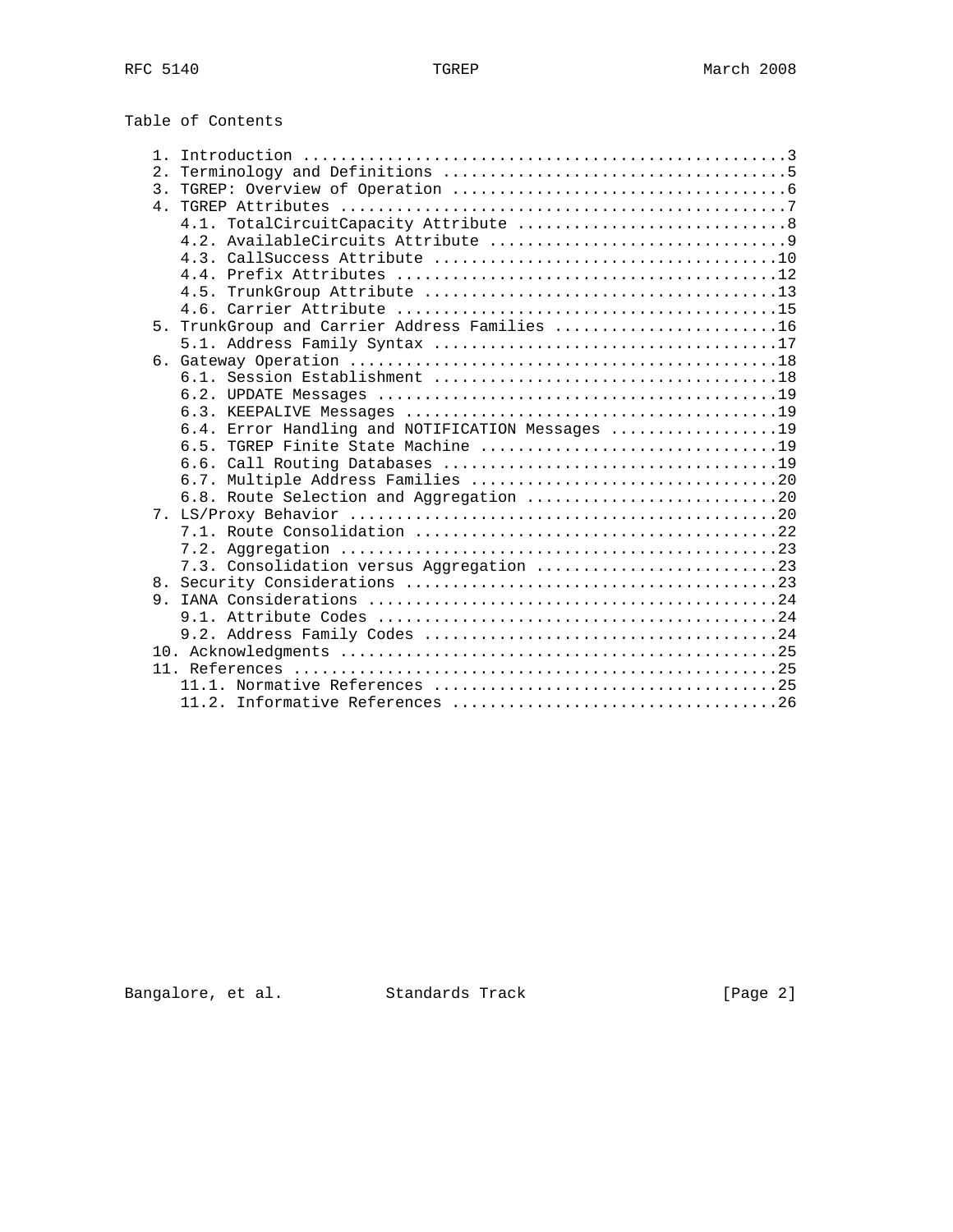# 1. Introduction

 It is assumed that the reader of this document is familiar with TRIP [2, 12]. In typical Voice over IP (VoIP) networks, Internet Telephony Administrative Domains (ITADs) will deploy numerous gateways for the purposes of geographical diversity, capacity, and redundancy. When a call arrives at the domain, it must be routed to one of those gateways. Frequently, an ITAD will break its network into geographic Points of Presence (POPs), with each POP containing some number of gateways, and a proxy server element that fronts those gateways. The proxy element is a SIP proxy [11] or H.323 gatekeeper. The proxy server is responsible for managing the access to the POP, and also for determining which of the gateways will receive any given call that arrives at the POP. In conjunction with the proxy server that routes the call signaling, there are two components, the "Ingress LS" (aka "TGREP receiver") and the "Egress LS". The TGREP receiver component maintains TGREP peering relationship with one or more gateways. The routing information received from the gateways is further injected into the Egress LS, which in turn disseminates into the rest of the network on TRIP. For convenience, gateway and GW are used interchangeably.

This configuration is depicted graphically in Figure 1.

Bangalore, et al. Standards Track [Page 3]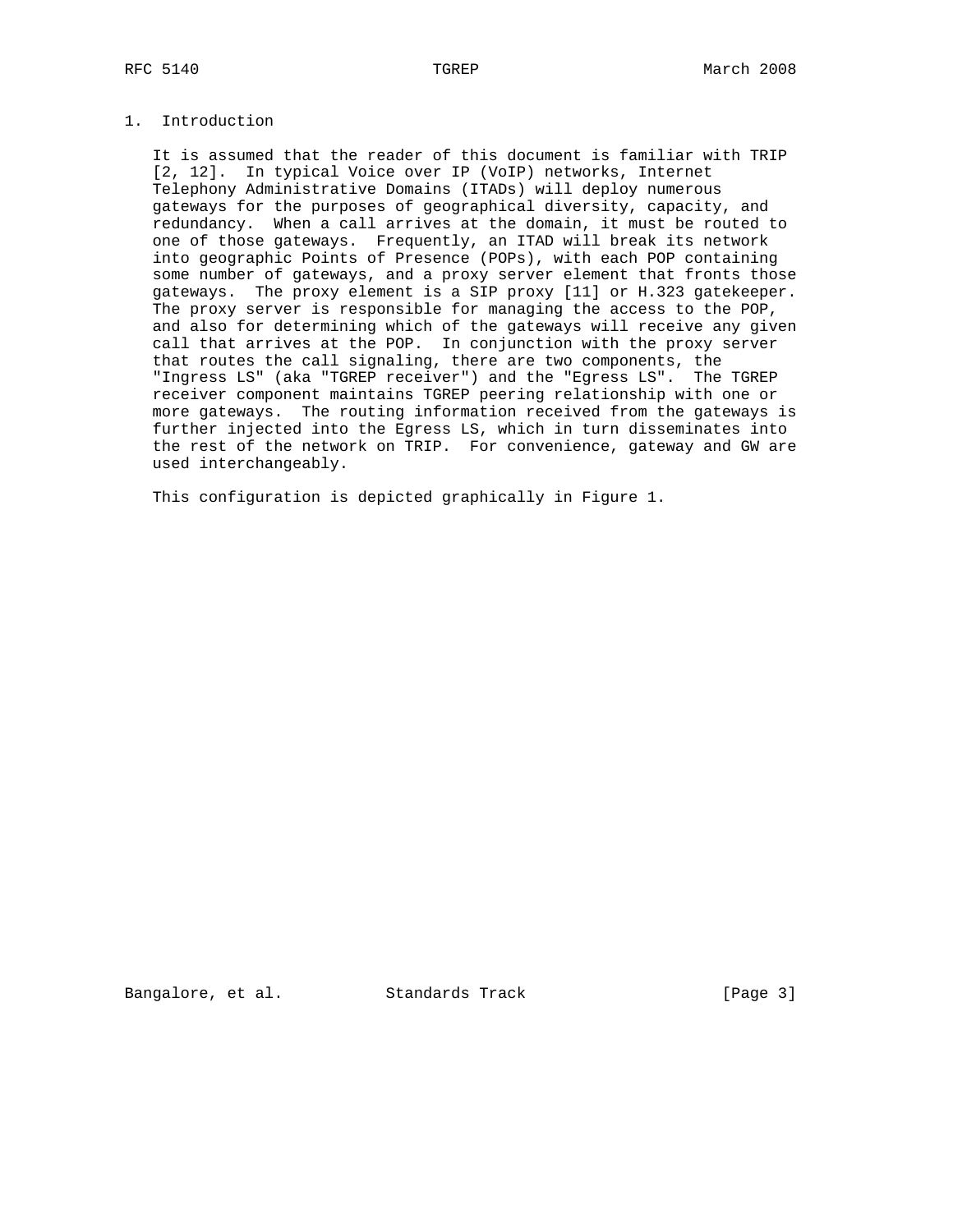

Figure 1: Gateway and LS Configuration

 The decision about which gateway to use depends on many factors, including their availability, remaining call capacity, and call success statistics to a particular Public Switched Telephone Network (PSTN) destination (see [14]). For the proxy to do this adequately, it needs to have access to this information in real-time, as it changes. This means there must be some kind of communications between the proxy and the gateways to convey this information.

 The TRIP protocol [2] is defined for carrying telephony routing information between providers, for the purposes of getting a call routed to the right provider for termination to the PSTN. However, there is no mechanism defined in TRIP that defines how routes get injected into the TRIP protocol from within the network. Nor does it

Bangalore, et al. Standards Track [Page 4]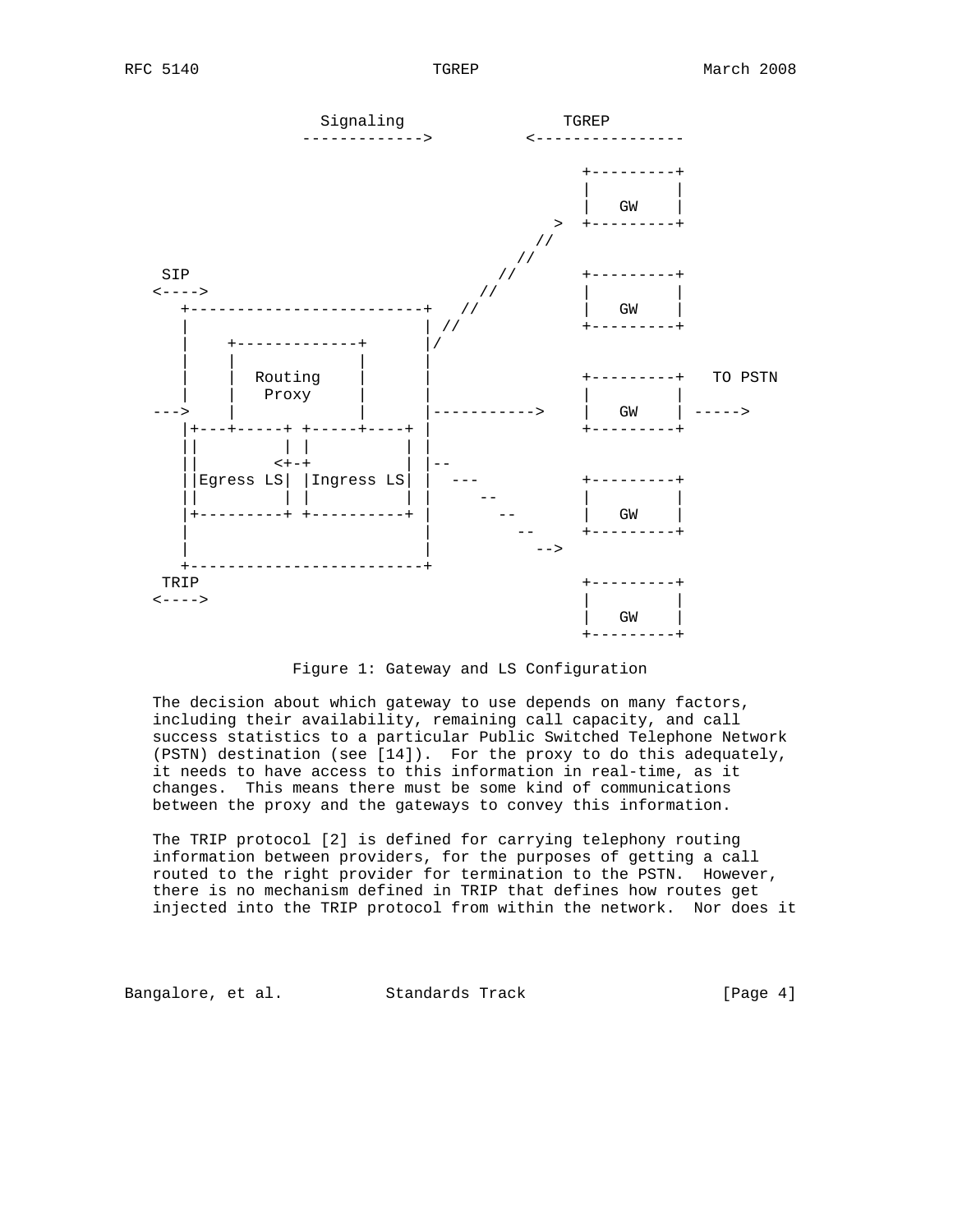define mechanisms that would allow the provider to select the specific gateway for terminating a call when it arrives. Those gaps are filled by TGREP.

 TGREP allows PSTN gateways or soft switches to inform a signaling server, such as a SIP proxy server or H.323 gatekeeper, of routes it has to the PSTN. These advertisements include fairly dynamic information, such as the remaining capacity in a particular trunk, which is essential for selecting the right gateway.

 TGREP is identical in syntax and overall operation to TRIP. However, it differs in the route processing rules followed by the TGREP receiver, allowing for a route processing function called "consolidation". Consolidation combines multiple routes for the same route destination with different attributes to a single route to prevent loss of routing information. TGREP also defines a set of new attributes, usable by TGREP or TRIP. Finally, TGREP only utilizes a subset of overall TRIP capabilities. Specifically, certain attributes are not utilized (as described below), and the TGREP entities (the sender and receiver) operate in an asymmetric relationship, whereas TRIP allows symmetric and asymmetric.

 As a general rule, because of a lot of similarities between TRIP and TGREP, frequent reference will be made to the terminologies and formats defined in TRIP [2]. It is suggested that the reader be familiar with the concepts of TRIP like attributes, flags, route types, address families, etc.

2. Terminology and Definitions

 The key words "MUST", "MUST NOT", "REQUIRED", "SHALL", "SHALL NOT", "SHOULD", "SHOULD NOT", "RECOMMENDED", "MAY", and "OPTIONAL" in this document are to be interpreted as described in RFC 2119 [1].

Some other useful definitions are:

 Circuit: A circuit is a discrete (specific) path between two or more points along which signals can be carried. In this context, a circuit is a physical path, consisting of one or more wires and possibly intermediate switching points.

 Trunk: In a network, a trunk is a communication path connecting two switching systems used in the establishment of an end-to-end connection. In selected applications, it may have both its terminations in the same switching system.

Bangalore, et al. Standards Track [Page 5]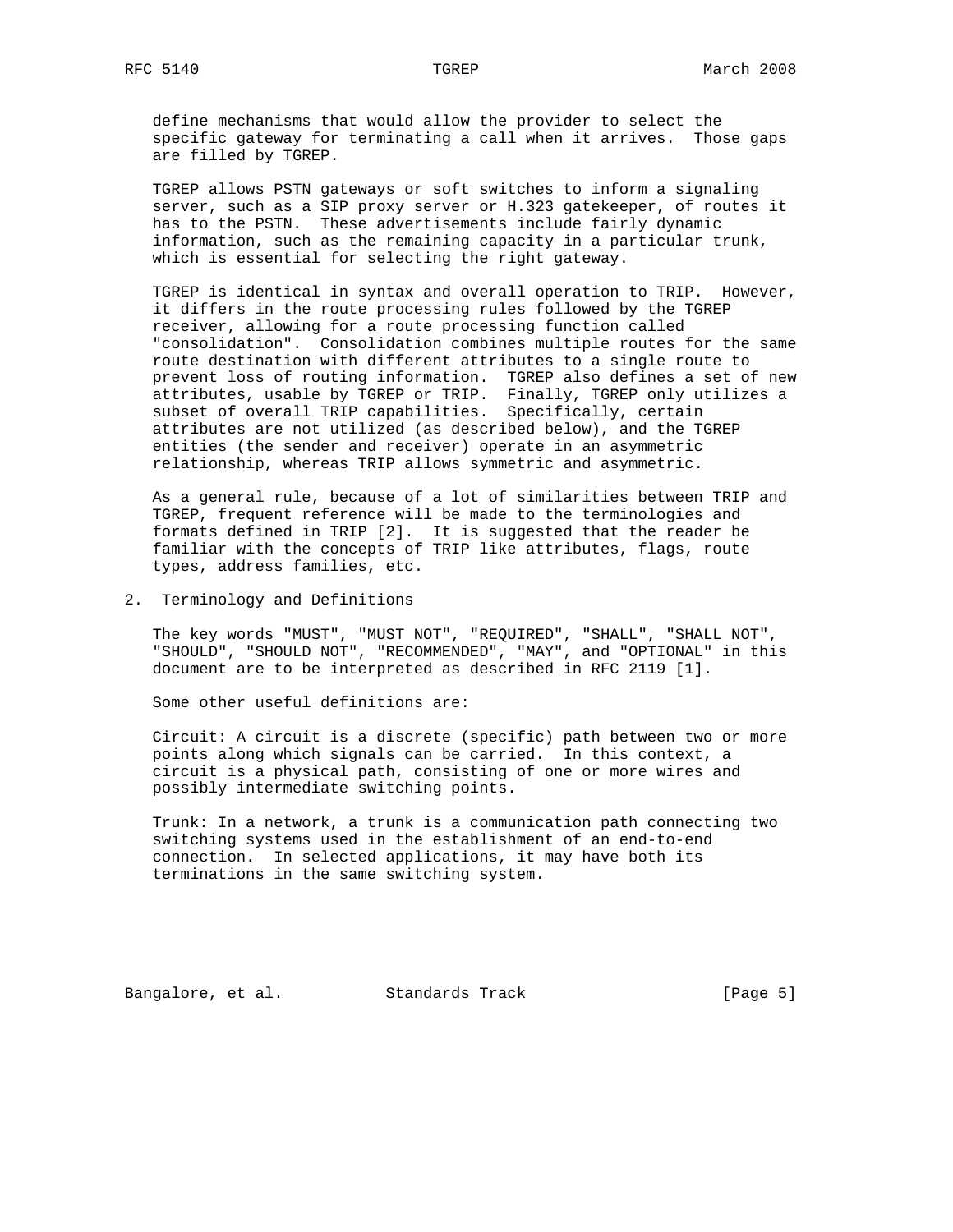TrunkGroup: A trunkgroup is a set of trunks, traffic engineered as a unit, for the establishment of connections within or between switching systems in which all of the paths are interchangeable except where subgrouped.

 Carrier: A carrier is a company offering telephone and data communications between points (end-users and/or exchanges).

3. TGREP: Overview of Operation

 TGREP is a route registration protocol for telephony destinations on a gateway. These telephony destinations could be prefixes, trunkgroups, or carriers. The TGREP sender resides on the GW and gathers all the information from the GW to relay to the TRIP Location Server. A TGREP Receiver is defined, which receives this information and optionally performs operations like consolidation and aggregation (see Section 7.3), and hands over the reachability information to a TRIP Location Server. The routing proxy also uses the information to select the gateway for incoming calls.

 The TGREP sender establishes a session to the TGREP receiver using a procedure similar to session establishment in TRIP. After the session establishment, the TGREP sender sends the reachability information in the UPDATE messages. The UPDATE messages have the same format as in TRIP. However, certain TRIP attributes are not relevant in TGREP; a TGREP receiver MAY ignore them if they are present in a TGREP message. The following TRIP attributes do not apply to TGREP:

- 1. AdvertisementPath
- 2. RoutedPath
- 3. AtomicAggregate
- 4. LocalPreference
- 5. MultiExitDisc
- 6. ITADTopology
- 7. ConvertedRoute

 In addition, TGREP defines the following new attributes in this document that can be carried in a TGREP UPDATE message.

- TotalCircuitCapacity: This attribute identifies the total number of PSTN circuits that are available on a route to complete calls.
- AvailableCircuits: This attribute identifies the number of PSTN circuits that are currently available on a route to complete calls.

Bangalore, et al. Standards Track [Page 6]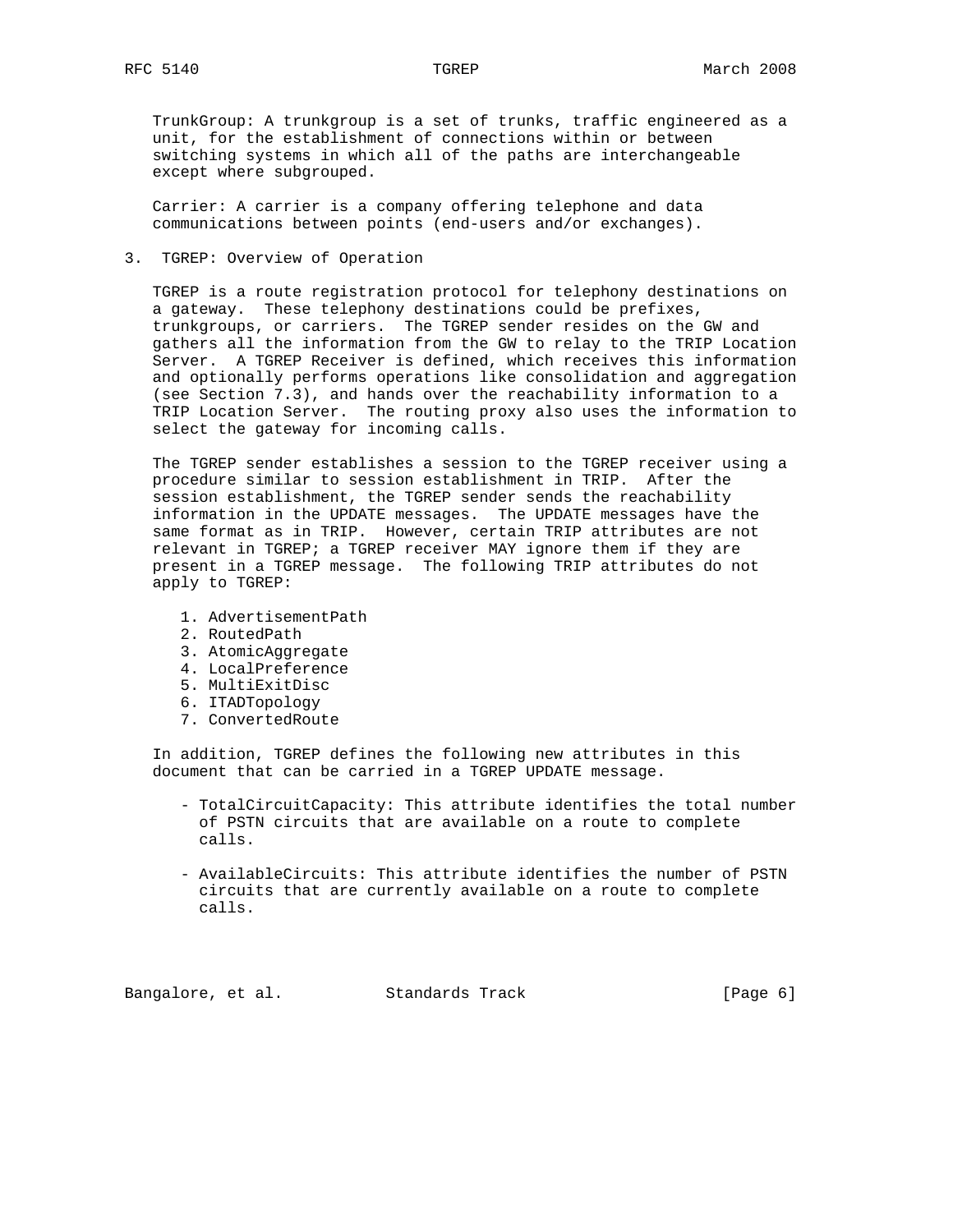- CallSuccess: This attribute represents information about the number of normally terminated calls out of a total number of attempted calls.
- Prefix (E164): This attribute is used to represent the list of E164 prefixes to which the respective route can complete calls.
- Prefix (Decimal Routing Number): This attribute is used to represent the list of Decimal prefixes to which the respective route can complete calls.
- Prefix (Hexadecimal Routing Number): This attribute is used to represent the list of Hexadecimal prefixes to which the respective route can complete calls.
- TrunkGroup: This attribute enables providers to route calls to destinations through preferred trunks.
- Carrier: This attribute enables providers to route calls to destinations through preferred carriers.

 In the rest of the document, we specify attributes and address families used in TGREP. The new attributes and address families introduced are also applicable for general usage in TRIP except where noted (AvailableCircuits attribute, for example).

4. TGREP Attributes

 Due to its usage within a service provider network, TGREP makes use of a subset of the attributes defined for TRIP, in addition to defining several new ones. In particular, the following attributes from TRIP are applicable to TGREP:

- 1. WithdrawnRoutes
- 2. ReachableRoutes
- 3. NexthopServer
- 4. Prefix
- 5. Communities

 TGREP also defines several new attributes, described in this section. These are TotalCircuitCapacity, AvailableCircuits, CallSuccess, TrunkGroup, and Carrier. As mentioned above, these new attributes are usable by TRIP unless noted otherwise.

Bangalore, et al. Standards Track [Page 7]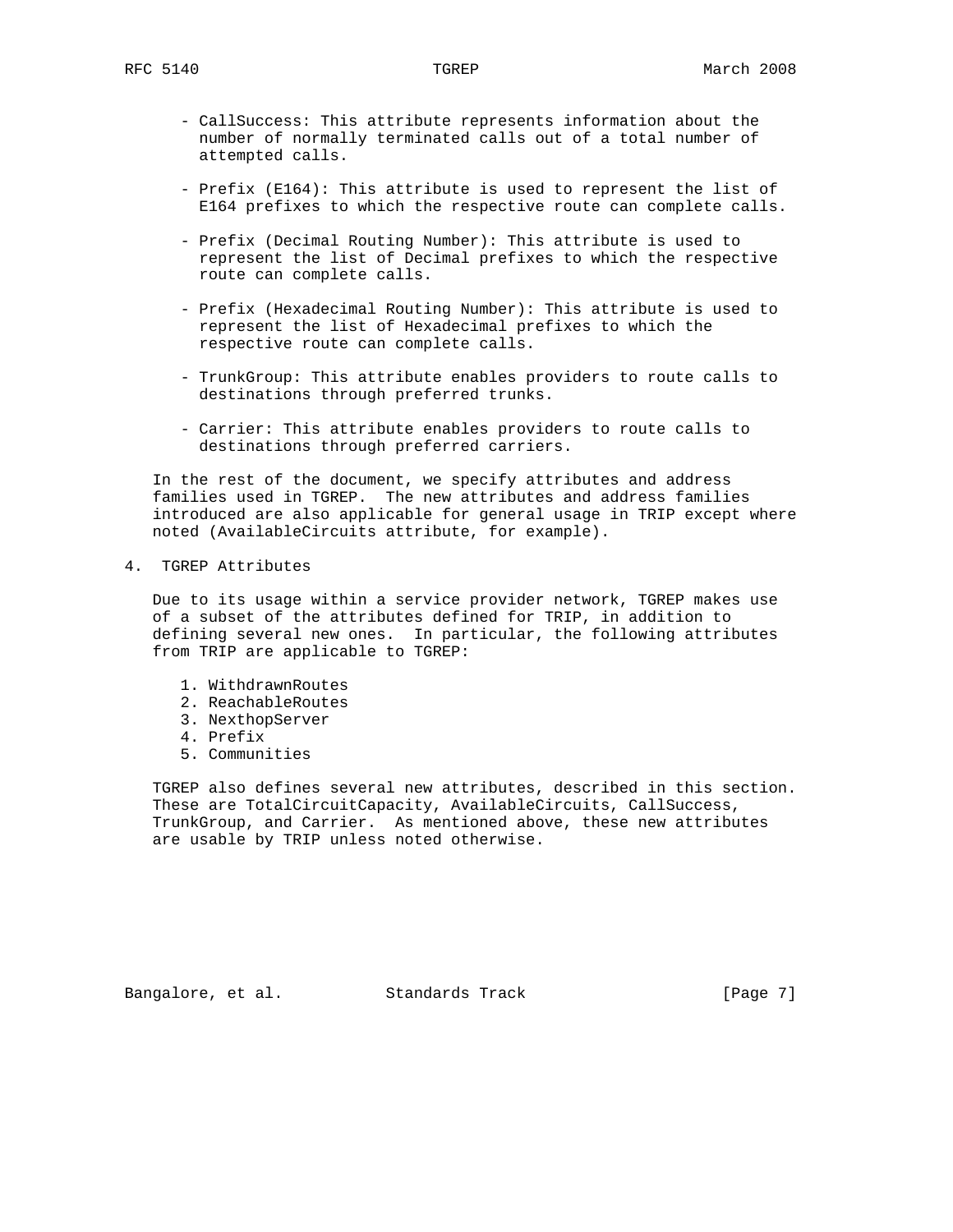A TGREP UPDATE supports the following attributes:

- 1. TotalCircuitCapacity
- 2. AvailableCircuits
- 3. CallSuccess
- 4. Prefix (E.164, Pentadecimal routing number, Decimal routing number)
- 5. TrunkGroup
- 6. Carrier
- 4.1. TotalCircuitCapacity Attribute

 Mandatory: False. Required Flags: Not well-known. Potential Flags: None. TRIP Type Code: 13.

 The TotalCircuitCapacity attribute identifies the total number of PSTN circuits that are available on a route to complete calls. It is used in conjunction with the AvailableCircuits attribute in gateway selection by the LS. The total number of calls sent to the specified route on the gateway cannot exceed this total circuit capacity under steady state conditions.

 The TotalCircuitCapacity attribute is used to reflect the administratively provisioned capacity as opposed to the availability at a given point in time as provided by the AvailableCircuits attribute. Because of its relatively static nature, this attribute MAY be propagated beyond the LS that receives it.

 TotalCircuitCapacity represents the total number of possible calls at any instant. This is not expected to change frequently. This can change, for instance, when certain telephony trunks on the gateway are taken out of service for maintenance purposes.

## 4.1.1. TotalCircuitCapacity Syntax

 The TotalCircuitCapacity attribute is a 4-octet unsigned integer. It represents the total number of circuits available for terminating calls through this advertised route. This attribute represents a potentially achievable upper bound on the number of calls that can be terminated on this route in total.

4.1.2. Route Origination and TotalCircuitCapacity

 Routes MAY be originated containing the TotalCircuitCapacity attribute.

Bangalore, et al. Standards Track [Page 8]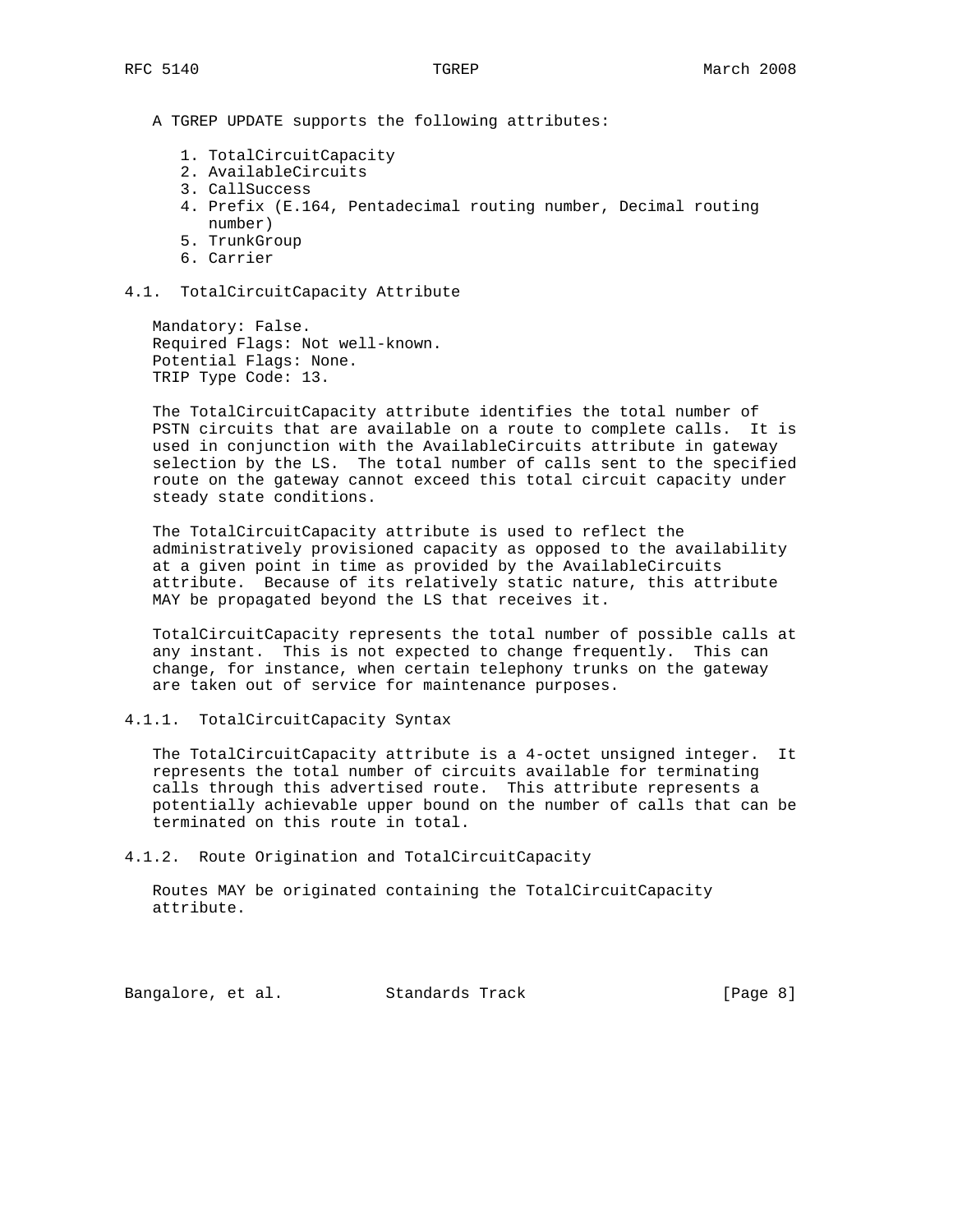4.1.3. Route Selection and TotalCircuitCapacity

 The TotalCircuitCapacity attribute MAY be used for route selection. Since one of its primary applications is load balancing, an LS will wish to choose a potentially different route (amongst a set of routes for the same destination), on a call-by-call basis. This can be modeled as re-running the decision process on the arrival of each call. The aggregation and dissemination rules for routes with this attribute ensure that re-running this selection process never results in propagation of a new route to other peers.

4.1.4. Aggregation and TotalCircuitCapacity

 An LS MAY aggregate routes to the same prefix that contains a TotalCircuitCapacity attribute. It SHOULD add the values of the individual routes to determine the value for the aggregated route in the same ITAD.

4.1.5. Route Dissemination and TotalCircuitCapacity

 Since this attribute reflects the static capacity of the gateway's circuit resources, it is not expected to change frequently. Hence, the LS receiving this attribute MAY disseminate it to other peers, both internal and external to the ITAD.

# 4.2. AvailableCircuits Attribute

 Mandatory: False. Required Flags: Not well-known. Potential Flags: None. TRIP Type Code: 14.

 The AvailableCircuits attribute identifies the number of PSTN circuits that are currently available on a route to complete calls. The number of additional calls sent to that gateway for that route cannot exceed the circuit capacity. If it does, the signaling protocol will likely generate errors, and calls will be rejected.

 The AvailableCircuits attribute is used ONLY between a gateway and its peer LS responsible for managing that gateway. If it is received in a route, it is not propagated.

4.2.1. AvailableCircuits Syntax

 The AvailableCircuits attribute is a 4-octet unsigned integer. It represents the number of circuits remaining for terminating calls to this route.

Bangalore, et al. Standards Track [Page 9]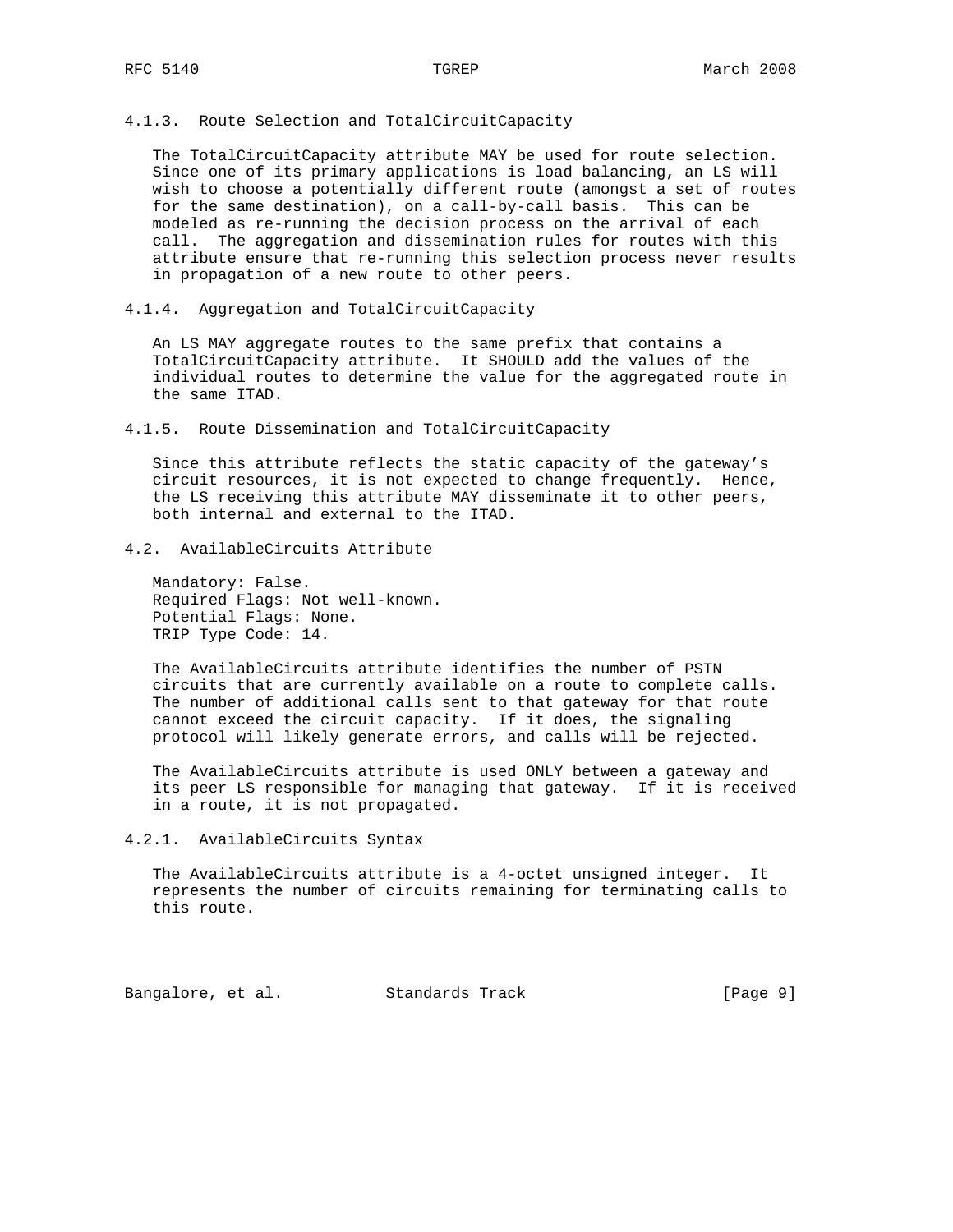### 4.2.2. Route Origination and AvailableCircuits

 Routes MAY be originated containing the AvailableCircuits attribute. Since this attribute is highly dynamic, changing with every call, updates MAY be sent as it changes. However, it is RECOMMENDED that measures be taken to help reduce the messaging load from route origination. It is further RECOMMENDED that a sufficiently large window of time be used to provide a useful aggregated statistic.

### 4.2.3. Route Selection and AvailableCircuits

 The AvailableCircuits attribute MAY be used for route selection. Since one of its primary applications is load balancing, an LS will wish to choose a potentially different route (amongst a set of routes for the same prefix) on a call-by-call basis. This can be modeled as re-running the decision process on the arrival of each call. The aggregation and dissemination rules for routes with this attribute ensure that re-running this selection process never results in propagation of a new route to other peers.

4.2.4. Aggregation and AvailableCircuits

Not applicable.

4.2.5. Route Dissemination and AvailableCircuits

 Routes MUST NOT be disseminated with the AvailableCircuits attribute. The attribute is meant to reflect capacity at the originating gateway only. Its highly dynamic nature makes it inappropriate to disseminate in most cases.

## 4.3. CallSuccess Attribute

 Mandatory: False. Required Flags: Not well-known. Potential Flags: None. TRIP Type Code: 15.

 The CallSuccess attribute is an attribute used ONLY between a gateway and its peer LS responsible for managing that gateway. If it is received in a route, it is not propagated.

 The CallSuccess attribute provides information about the number of normally terminated calls out of a total number of attempted calls.

 CallSuccess is to be determined by the gateway based on the Disconnect cause code at call termination. For example, a call that reaches the Alerting stage but does not get connected due to the

Bangalore, et al. Standards Track [Page 10]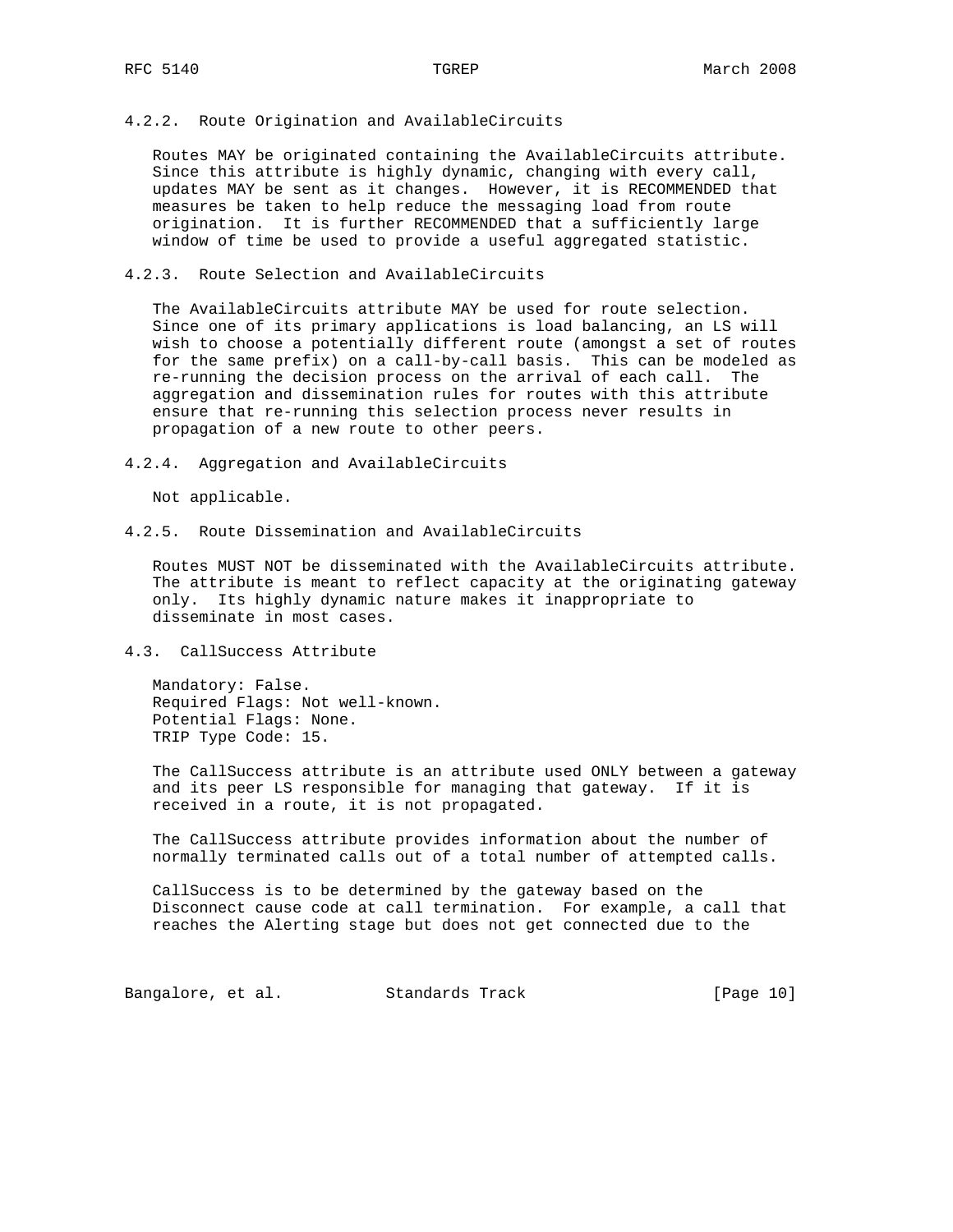unavailability of the called party, or the called party being busy, is conventionally considered a successful call. On the other hand, a call that gets disconnected because of a circuit or resource being unavailable is conventionally considered a failed call. The exact mapping of disconnect causes to CallSuccess is at the discretion of the gateway reporting the attribute.

 The CallSuccess attribute is used by the LS to keep track of failures in reaching certain telephony destinations through a gateway(s) and to use that information in the gateway selection process to enhance the probability of successful call termination.

 This information can be used by the LS to consider alternative gateways to terminate calls to those destinations with a better likelihood of success.

4.3.1. CallSuccess Syntax

 The CallSuccess attribute is composed of two component fields -- each represented as a 4-octet unsigned integer. The first component field represents the total number of calls terminated successfully for the advertised destination on a given address family over a given window of time. The second component field represents the total number of attempted calls for the advertised destination within the same window of time.

 When the value for the total number of attempted calls wraps around, the counter value for the number of successful calls is reset to keep it aligned with the other component over a given window of time. The TGREP receiver using this information should obtain this information frequently enough to prevent loss of significance.

4.3.2. Route Origination and CallSuccess

 Routes MAY be originated containing the CallSuccess attribute. This attribute is expected to get statistically significant with passage of time as more calls are attempted. It is RECOMMENDED that sufficiently large windows be used to provide a useful aggregated statistic.

4.3.3. Route Selection and CallSuccess

 The CallSuccess attribute MAY be used for route selection. This attribute represents a measure of success of terminating calls to the advertised destination(s). This information MAY be used to select from amongst a set of alternative routes to increase the probability of successful call termination.

Bangalore, et al. Standards Track [Page 11]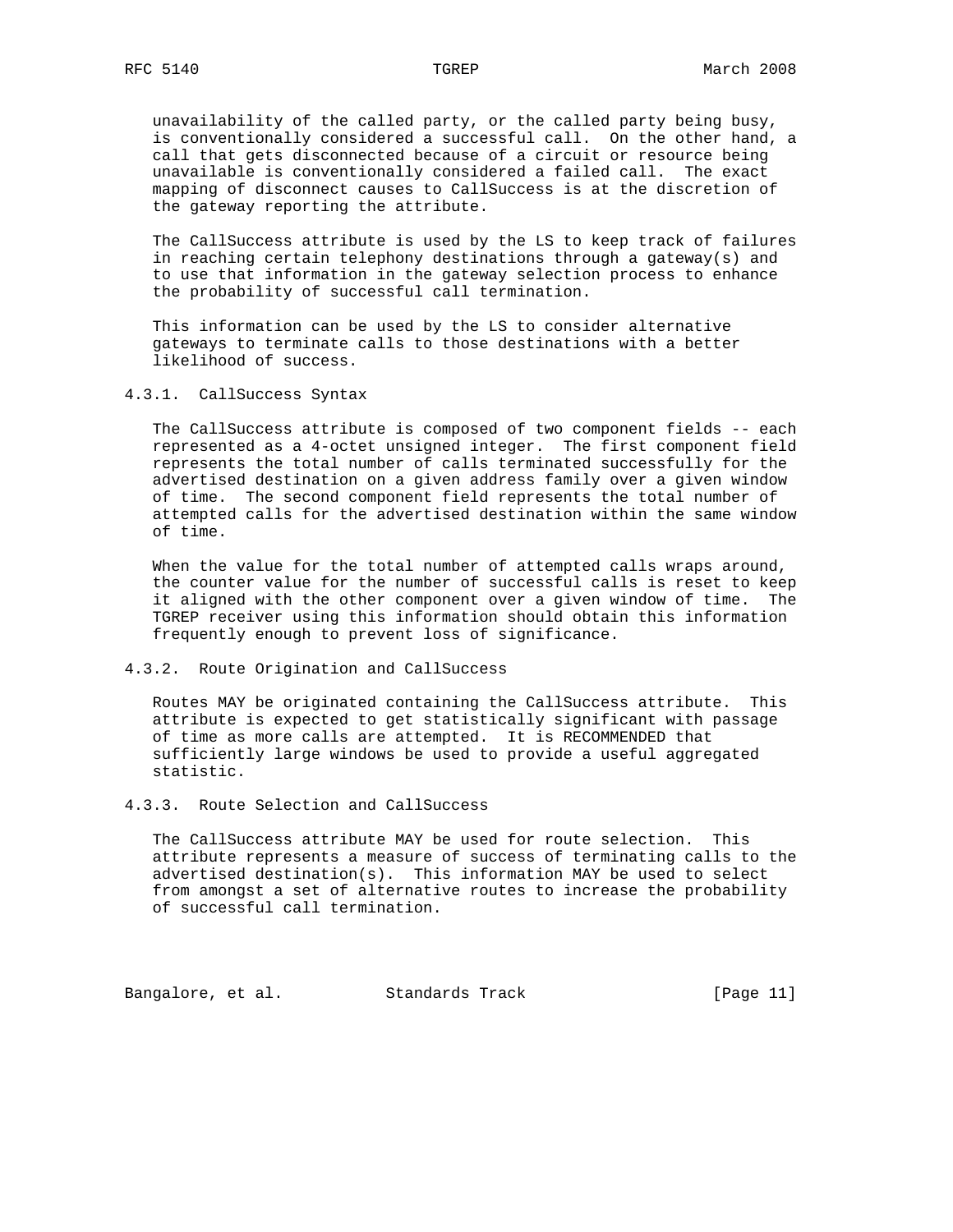4.3.4. Aggregation and CallSuccess

Not applicable.

4.3.5. Route Dissemination and CallSuccess

 Routes MUST NOT be disseminated with the CallSuccess attribute. Its potential to change dynamically does not make it suitable to disseminate.

4.4. Prefix Attributes

 Mandatory: False. Required Flags: Not well-known. Potential Flags: None. TRIP Type Codes: 16 for E164 Prefix, 17 for Pentadecimal Routing Number Prefix, and 18 for Decimal Routing Number Prefix.

 The Prefix attribute is used to represent the list of prefixes to which the respective route can complete calls. This attribute is intended to be used with the Carrier or TrunkGroup address family (discussed in Section 5).

 Though it is possible that all prefix ranges may be reachable through a given carrier, administrative issues could make certain ranges preferable to others.

4.4.1. Prefix Attribute Syntax

 The Prefix attribute could be E.164, Decimal, or Pentadecimal (refer to TRIP [2]), each of them having its own type code. The Prefix attribute is encoded as a sequence of prefix values in the attribute Value field. The prefixes are listed sequentially with no padding as shown in Figure 2. Each prefix includes a 2-octet Length field that represents the length of the Address field in octets. The order of prefixes in the attribute is not significant.

 The presence of the Prefix Attribute with the Length field of the attribute as 0 signifies that the TGREP GW can terminate ALL prefixes of that prefix type (E.164, Decimal, or Pentadecimal) for the given Reachable route(s). This is not equivalent to excluding the Prefix attribute in the TGREP update.

Bangalore, et al. Standards Track [Page 12]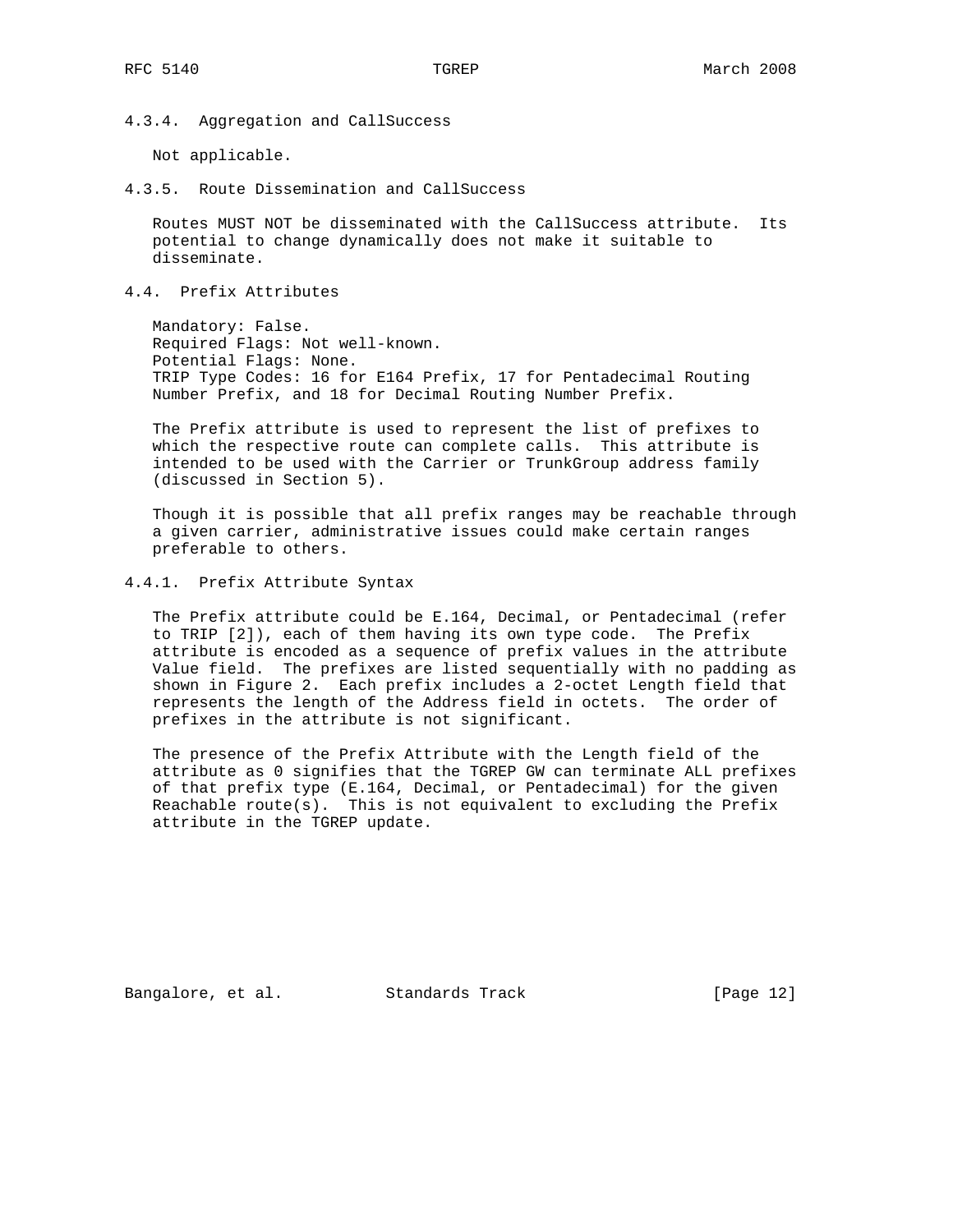< 2 octets > < Length1 octets > < 2 octets > < Length2 octets >

 +------------+--------------//--+------------+--------------//--+- | Length1 | Prefix1 | Length2 | Prefix2 | ... +------------+--------------//--+------------+--------------//--+-

Figure 2: Prefix Format

4.4.2. Route Origination and Prefix

Routes MAY be originated containing the Prefix attribute.

4.4.3. Route Selection and Prefix

The Prefix attribute MAY be used for route selection.

4.4.4. Aggregation and Prefix

 Routes with differing Prefix attributes MUST NOT be aggregated. Routes with the same value in the Prefix attribute MAY be aggregated and the same Prefix attribute attached to the aggregated object.

4.4.5. Route Dissemination and Prefix

 The LS receiving this attribute should disseminate to other peers, both internal and external to the ITAD.

4.5. TrunkGroup Attribute

 Mandatory: False. Required Flags: Not well-known. Potential Flags: None. TRIP Type Code: 19.

 The TrunkGroup attribute is used to represent the list of trunkgroups on the gateway used to complete calls. It enables providers to route calls to destinations through preferred trunks. This attribute is relatively static.

4.5.1. TrunkGroup Syntax

 The TrunkGroup attribute is a variable-length attribute that is composed of a sequence of trunkgroup identifiers. It indicates that the gateway can complete the call through any trunkgroup identifier indicated in the sequence.

 Each trunkgroup identifier is encoded as a Length-Value field (shown in Figure 3 below). The Length field is a 1-octet unsigned numeric

Bangalore, et al. Standards Track [Page 13]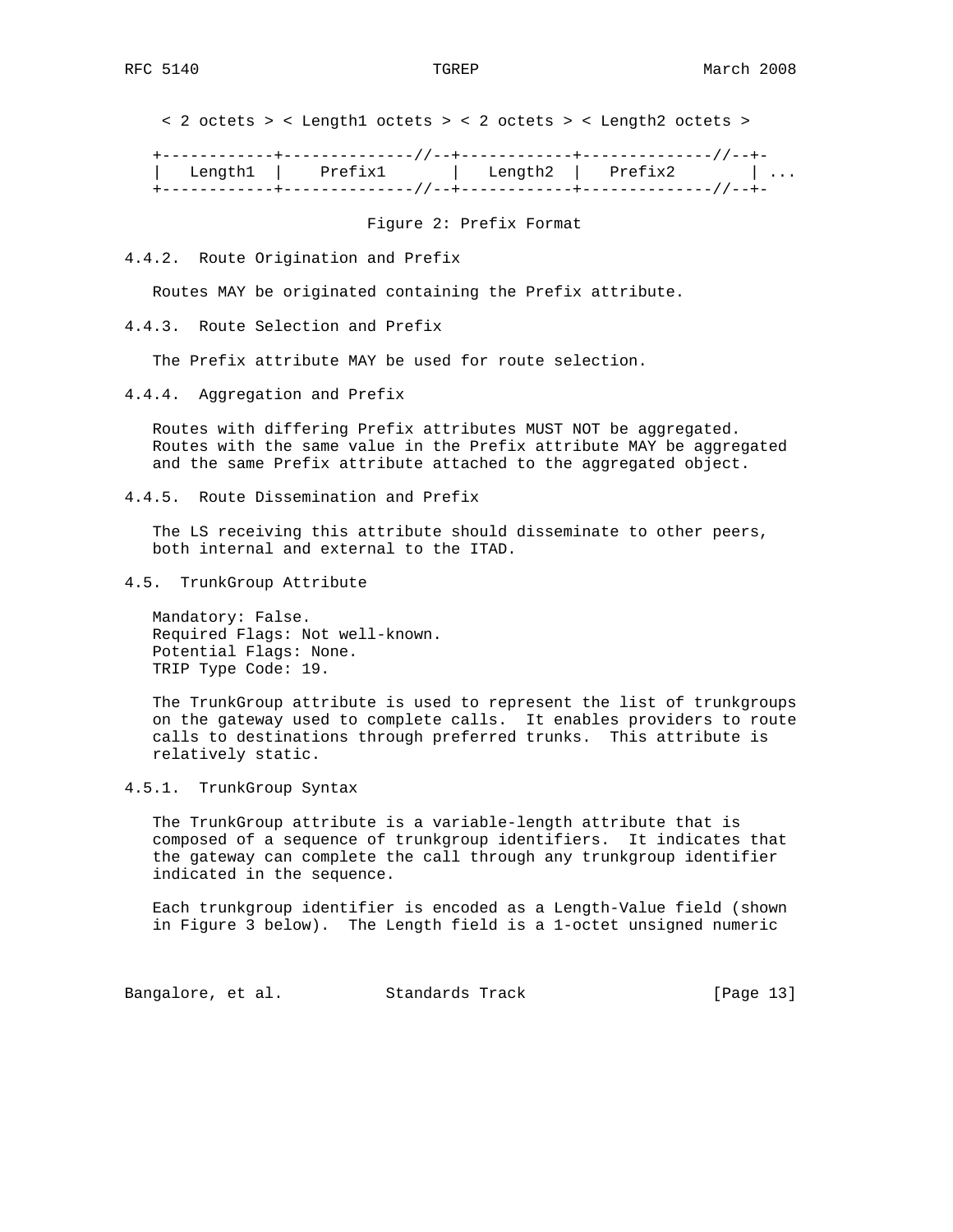value. The Value field is a variable-length field consisting of two subfields, a trunkgroup label followed by a trunk context, the two subfields separated by the delimiter ";" (semicolon). Both the trunkgroup label and the trunk context subfields are of variable length. The Length field represents the total size of the Value field including the delimiter.

 The permissible character set for the trunk group label and the trunkgroup context subfields and the associated ABNF [8] is per rules outlined in [4].

 The presence of the TrunkGroup attribute with the Length field of the attribute as 0 signifies that the TGREP GW can terminate ALL trunkgroups for the given Reachable route(s).

< 1 octet > < Length1 octets > < 1 octet > < Length2 octets >

 +-----------+--------------//--+-----------+--------------//--+- | Length1 | TrunkGroup 1 | Length2 | TrunkGroup 2 | ... +-----------+--------------//--+-----------+--------------//--+-

Figure 3: TrunkGroup Syntax

4.5.2. Route Origination and TrunkGroup

Routes MAY be originated containing the TrunkGroup attribute.

4.5.3. Route Selection and TrunkGroup

 The TrunkGroup attribute MAY be used for route selection. Certain trunkgroups MAY be preferred over others based on provider policy.

4.5.4. Aggregation and TrunkGroup

 Routes with differing TrunkGroup attributes MUST NOT be aggregated. Routes with the same value in the TrunkGroup attribute MAY be aggregated and the same TrunkGroup attribute attached to the aggregated object.

4.5.5. Route Dissemination and TrunkGroup

 This attribute is not expected to change frequently. Hence, the LS receiving this attribute MAY disseminate it to other peers, internal to ITAD. Routes SHOULD not be disseminated external to the ITAD, with TrunkGroup attribute.

Bangalore, et al. Standards Track [Page 14]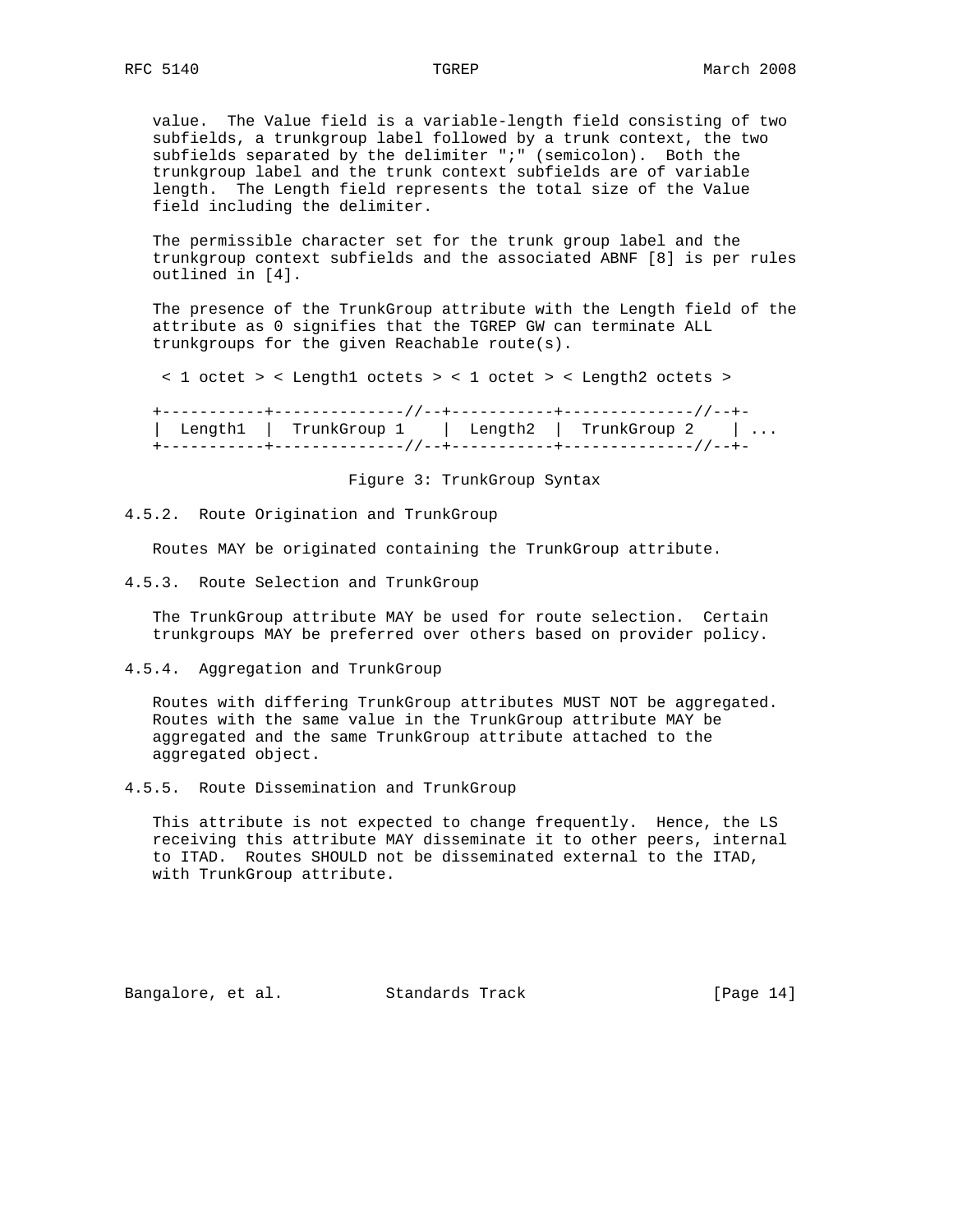# 4.6. Carrier Attribute

 Mandatory: False. Required Flags: Not well-known. Potential Flags: None. TRIP Type Code: 20.

 The Carrier attribute is used to represent the list of carriers that the gateway uses to complete calls. It enables providers to route calls to destinations through preferred carriers. This attribute is relatively static.

4.6.1. Carrier Syntax

 The Carrier attribute is a variable-length attribute that is composed of a sequence of carrier identifiers. It indicates that the route can complete the call to any of the carriers represented in the sequence of carrier identifiers [13].

 Each carrier identifier is encoded as a Length-Value field (shown in Figure 4 below). The Length field is a 1-octet unsigned numeric value. The Value field is a variable-length field.

 The permissible character set for the Value field and the associated ABNF [8] is per rules outlined in [5]. Specifically, it carries "global-cic" or "local-cic" [5]. In case of "local-cic", the "phonedigit-hex" part and the "cic-context" part would be separated by the delimiter ";". Hence, absence or presence of the delimiter can be used to determine if the value is a "global-cic" or a "local cic". The Length field represents the total size of the Value field including the delimiter.

 The presence of the Carrier attribute with the Length field of the attribute as 0 signifies that the TGREP GW can terminate ALL Carriers for the given Reachable route(s).

< 1 octet > < Length1 octets > < 1 octet > < Length2 octets >

 +-----------+--------------//--+-----------+--------------//--+- | Length1 | Carrier 1 | Length2 | Carrier 2 | ... +-----------+--------------//--+-----------+--------------//--+-

Figure 4: Carrier Syntax

4.6.2. Route Origination and Carrier

Routes MAY be originated containing the Carrier attribute.

Bangalore, et al. Standards Track [Page 15]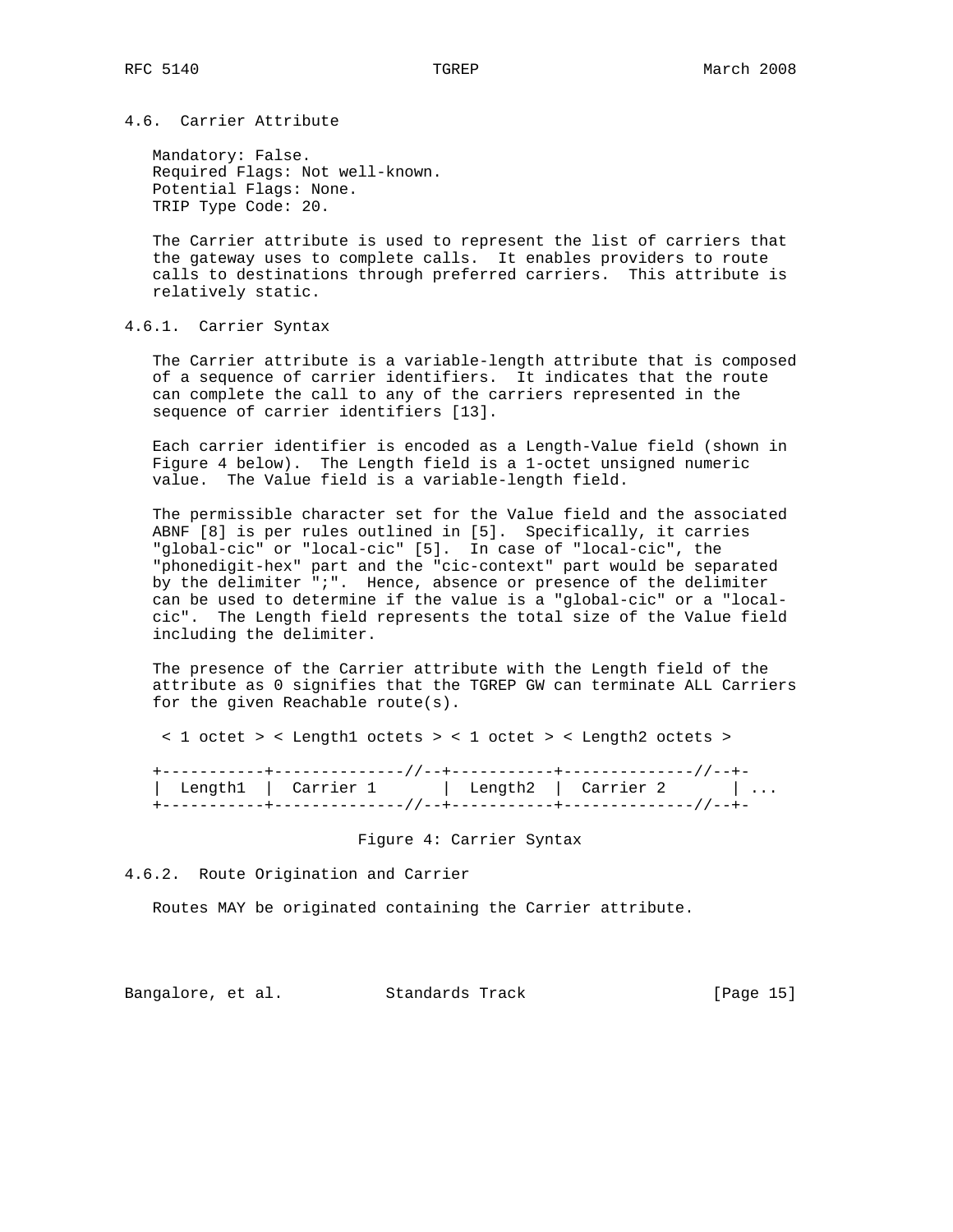4.6.3. Route Selection and Carrier

 The Carrier attribute MAY be used for route selection. Certain carriers MAY be preferred over others based on provider policy.

4.6.4. Aggregation and Carrier

 Routes with differing Carrier attributes MUST NOT be aggregated. Routes with the same value in the Carrier attribute MAY be aggregated and the same Carrier attribute attached to the aggregated object.

4.6.5. Route Dissemination and Carrier

 This attribute is not expected to change frequently. Hence, the LS receiving this attribute MAY disseminate it to other peers, both internal and external to the ITAD.

5. TrunkGroup and Carrier Address Families

 As described in TRIP [2], the Address Family field gives the type of address for the route. Two new address families and their codes are defined in this section:

| Code | Address Family |
|------|----------------|
|      | TrunkGroup     |
|      | Carrier        |

 When a set of GWs is to be managed at the granularity of carriers or trunkgroups, then it may be more appropriate for a GW to advertise routes using the Carrier address family or TrunkGroup address family, respectively. Also, in a TGREP association between the gateway and the LS responsible for managing that gateway, there are some attributes that more naturally fit in as advertised properties of trunkgroups or carriers rather than that of advertised prefixes, for example, the AvailableCircuit information on a particular trunkgroup or a particular carrier. To express this relationship, the existing TRIP address families are inadequate. We need separate address families that can associate certain properties like AvailableCircuits information to trunkgroups or carriers.

The primary benefits of this model are as follows:

- It allows a service provider to route calls based strictly on the trunkgroups or carriers.
- It facilitates more accurate reporting of attributes of a dynamic nature like AvailableCircuits by providing the ability to manage resources at the granularity of a trunkgroup or a carrier.

Bangalore, et al. Standards Track [Page 16]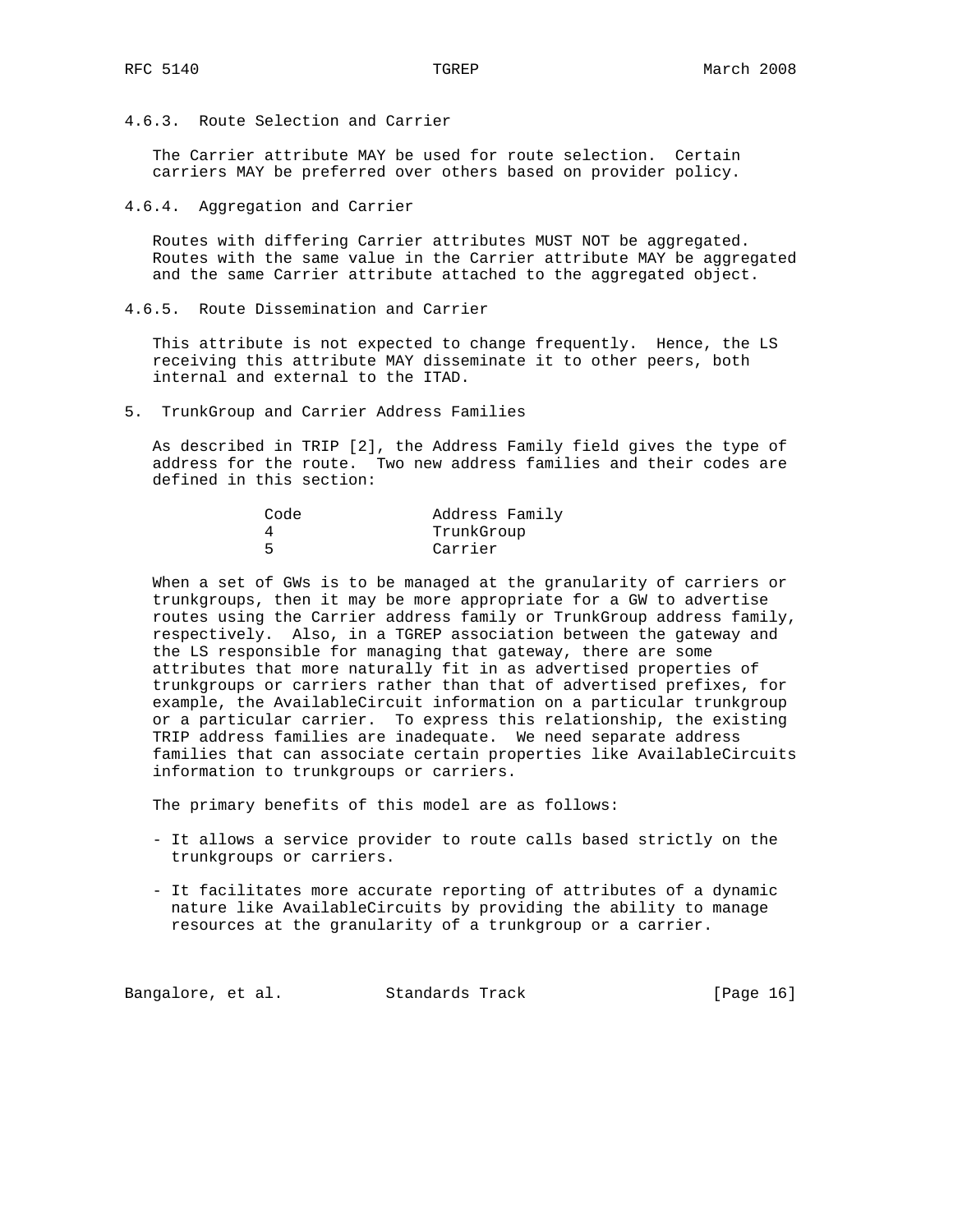- It enables scalability as gateways can get really large with the ability to provision hundreds or a few thousand circuits, and this can increase the potential for traffic that reports dynamic resource information between the gateway and the LS. The model introduced can potentially alleviate this UPDATE traffic, hence increasing efficiency and providing a scalable gateway registration model.

## 5.1. Address Family Syntax

Consider the generic TRIP route format from TRIP [2] shown below.

|                | 0 1 2 3 4 5 6 7 8 9 0 1 2 3 4 5 6 7 8 9 0 1 2 3 4 5 6 7 8 9 0 1 |
|----------------|-----------------------------------------------------------------|
| Address Family | Application Protocol                                            |
| Length         | Address (variable)<br>$\cdots$                                  |

Figure 5: Generic TRIP Route Format

 The Address Family field will be used to represent the type of the address associated for this family, which is based on the TrunkGroup or Carrier. The codes for the new address families have been allocated by IANA.

 The code for the TrunkGroup address family is 4, and the code for the Carrier address family is 5.

 The Application Protocol field is the same as the one for the Decimal, Pentadecimal, and E.164 address families defined in TRIP [2]. The Length field represents the total size of the Address field in bytes.

 The value in the Address field represents either the TrunkGroup or Carrier address family, and the syntax is as follows:

 For the TrunkGroup address family, the Address field represents a TrunkGroup value that is defined as specified in Section 4.5.1, "TrunkGroup Syntax".

 For the Carrier address family, the Address field represents a Carrier value. This is the same as the Value field specified in an earlier Section 4.6.1, "Carrier Syntax".

Bangalore, et al. Standards Track [Page 17]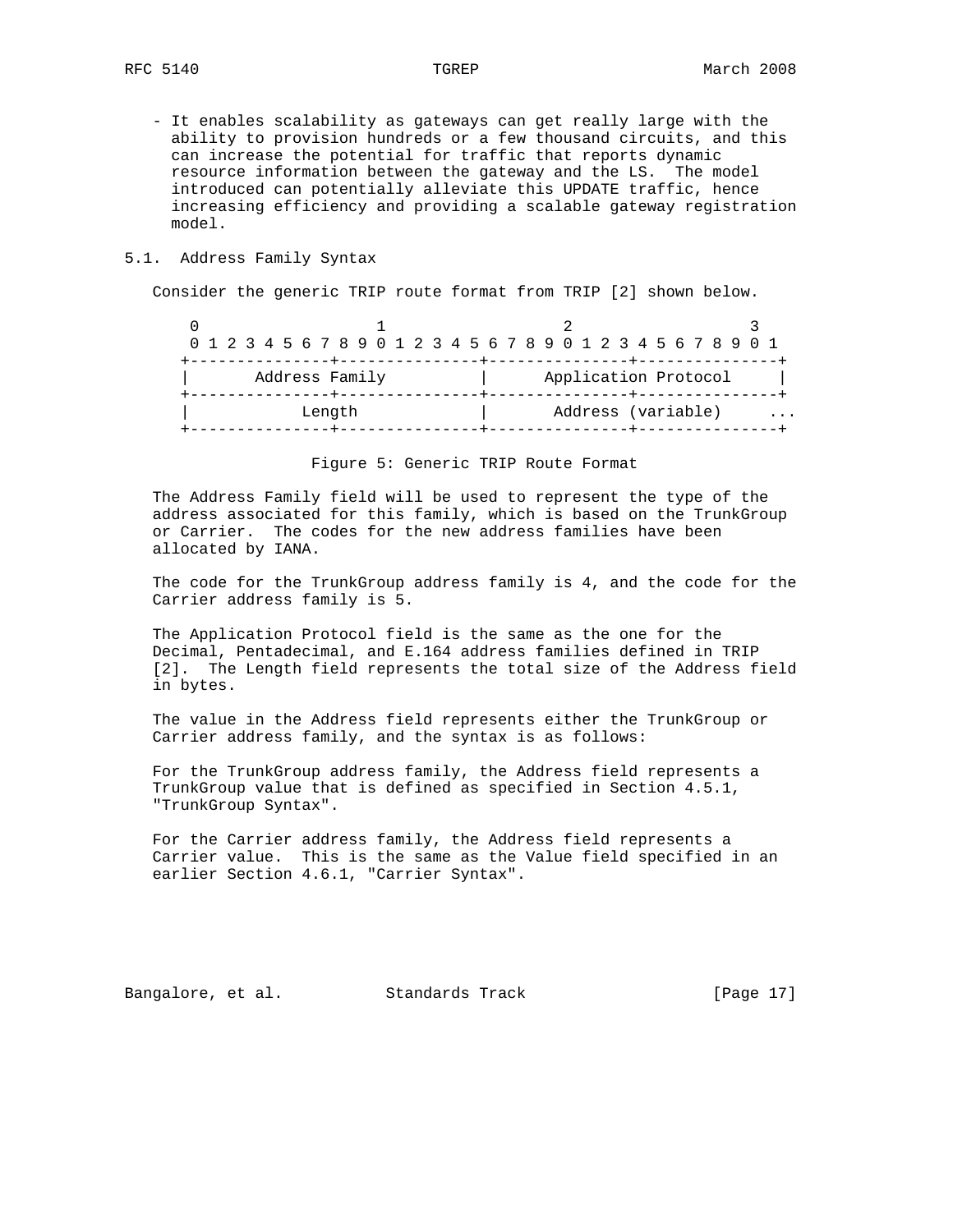The above mentioned address families are not hierarchical, but flat. If a gateway supports any of these address families, it should include that address family as one of the Route types supported in the OPEN message capability negotiation phase.

 The following attributes are currently defined to be used with all the address families including the TrunkGroup and Carrier address families.

- AvailableCircuits attribute
- TotalCircuitCapacity attribute
- CallSuccess attribute

 It is recommended that the above three attributes be used by the gateway with the TrunkGroup or Carrier address family, if possible. This will potentially offer a more efficient resource reporting framework, and a scalable model for gateway provisioning.

 However, when the gateway is not using the TrunkGroup or Carrier address family, it MAY use the above attributes with the Decimal, Pentadecimal, and E.164 address families.

 The Prefix attribute cannot be used when the address family is E164 numbers, Pentadecimal routing numbers, or Decimal routing numbers.

 The Carrier attribute cannot be used if the address family type is Carrier.

 The TrunkGroup attribute cannot be used if the address family type is TrunkGroup.

6. Gateway Operation

 A gateway uses TGREP to advertise its reachability to its domain's Location Server(s) (LS, which are closely coupled with proxies). The gateway operates in TRIP Send Only mode since it is only interested in advertising its reachability, but is not interested in learning about the reachability of other gateways and other domains. Also, the gateway will not create its own call routing database. In this section, we describe the operation of TGREP on a gateway.

6.1. Session Establishment

 When opening a peering session with a TGREP receiver, a TGREP gateway follows exactly the same procedures as any other TRIP entity. The TGREP gateway sends an OPEN message that includes a Send Receive Capability in the Optional Parameters. The Send Receive Capability

Bangalore, et al. Standards Track [Page 18]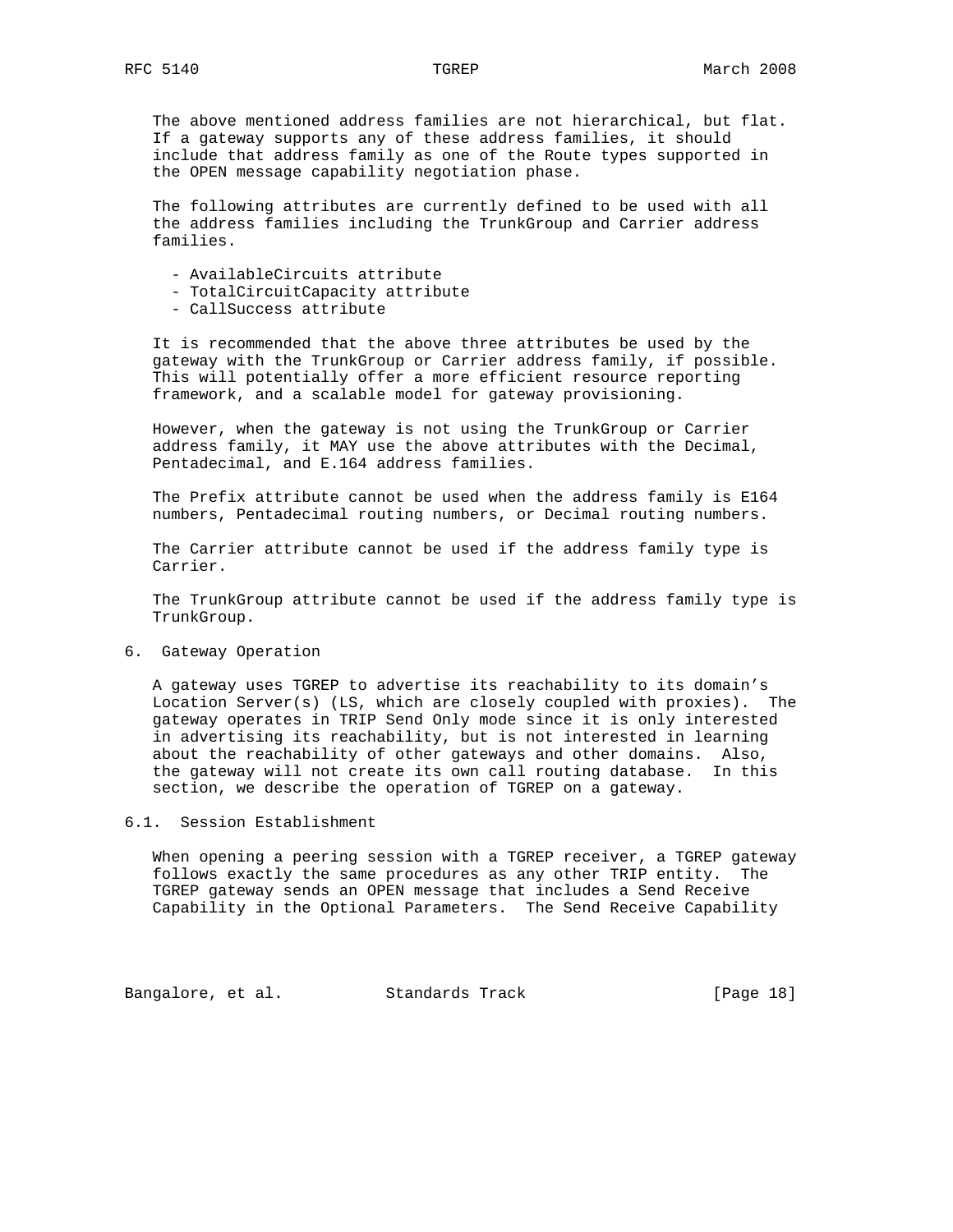is set by the gateway to Send Only. The OPEN message also contains the address families supported by the gateway. The remainder of the peer session establishment is identical to TRIP.

### 6.2. UPDATE Messages

 Once the peer session has been established, the gateway sends UPDATE messages to the TRIP LS with the gateway's entire reachability. The gateway also sends any attributes associated with the routes.

 TGREP processing of the UPDATE message at the gateway is identical to UPDATE processing in TRIP [2]. A TGREP sender MUST support all mandatory TRIP attributes.

# 6.3. KEEPALIVE Messages

 KEEPALIVE messages are periodically exchanged over the peering session between the TGREP gateway and the TRIP LS as specified in Section 4.4 of TRIP [2].

6.4. Error Handling and NOTIFICATION Messages

 The same procedures used with TRIP are used with TGREP for error handling and generating NOTIFICATION messages. The only difference is that a TGREP gateway will never generate a NOTIFICATION message in response to an UPDATE message, irrespective of the contents of the UPDATE message. Any UPDATE message is silently discarded.

## 6.5. TGREP Finite State Machine

 When the TGREP finite state machine is in the Established state and an UPDATE message is received, the UPDATE message is silently discarded and the TGREP gateway remains in the Established state. Other than that, the TRIP finite state machine and the TGREP finite state machine are identical.

## 6.6. Call Routing Databases

 A TGREP gateway may maintain simultaneous sessions with more than one TRIP LS. A TGREP gateway maintains one call routing database per peer TRIP LS. These databases are equivalent to TRIP's Adj-TRIBs- Out, and hence we will call them Adj-TRIBs-GW-Out. An Adj-TRIB-GW- Out contains the gateway's reachability information advertised to its peer TRIP LS. How an Adj-TRIB-GW-Out database gets populated is outside the scope of this document (possibly by manual configuration).

Bangalore, et al. Standards Track [Page 19]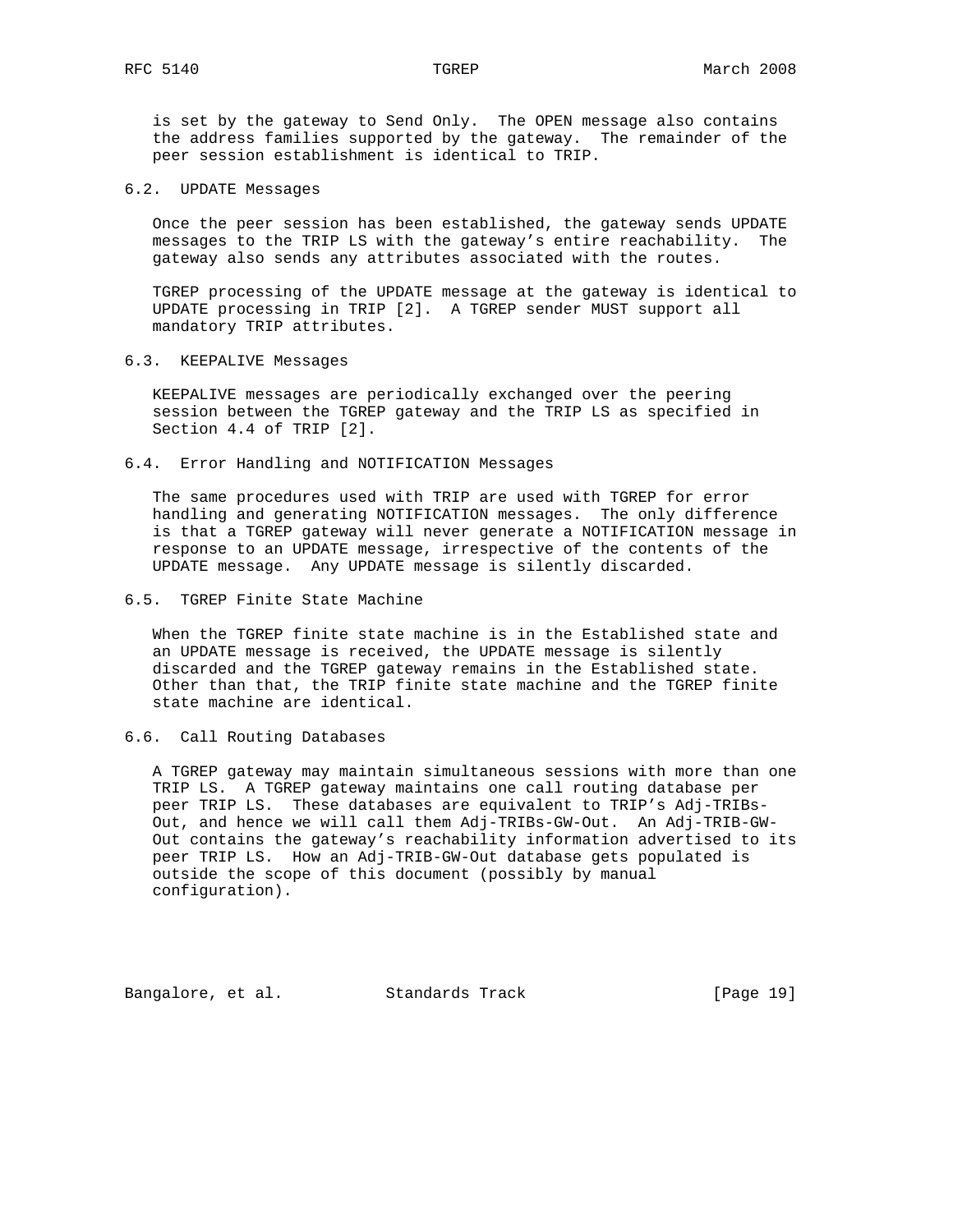The TGREP gateway does not have databases equivalent to TRIP's Adj-TRIBs-In and Loc-TRIB, because the TGREP gateway does not learn routes from its peer TRIP LSs, and hence it does not run call route selection.

### 6.7. Multiple Address Families

 As mentioned above, TGREP supports various address families in order to convey the reachability of telephony destinations. A TGREP session MUST NOT send UPDATEs of more than one of the following categories (a) Prefix address families (E164, Pentadecimal, and Decimal), (b) TrunkGroup address family, or (c) Carrier address family for a given established session. TGREP should specify its choice address family through the route-type capability in the OPEN message. And route-type specification in the OPEN message violating the above rule should be rejected with a NOTIFICATION message.

6.8. Route Selection and Aggregation

 TRIP's route selection and aggregation operations MUST NOT be implemented by TGREP gateways.

7. LS/Proxy Behavior

 As mentioned earlier, TGREP can be considered as a protocol complimentary to TRIP in providing reachability information, which can then be further fed into the Location Server. The architecture of an LS/Proxy system is as follows: There exists a TRIP LS application that functions as a speaker in the I-TRIP/E-TRIP network as documented in TRIP [2]. This component is termed as "Egress LS" for the purposes of this discussion. Then, there is a signaling server fronting a set of gateways. In conjunction with this signaling server is also a second component operating in receive mode, which peers with one or more gateways, each of them using TGREP to advertise routing information. This component on the receiving end of one or more TGREP sessions is termed as the "Ingress LS" or "TGREP receiver" for the purposes of this discussion. Also, the entity (typically, a gateway) advertising the routes on the TGREP session is termed as the "TGREP sender". The TGREP receiver receiving the TRIP messages takes the resulting routing information from each gateway, and "exports" it to another process we define below, that performs consolidation and aggregation, in that order. These operations would take as input the collective set of routes from all the gateways. Subsequently, the resulting TRIB is passed as input into the LS-Egress process as shown below, that can then disseminate these via TRIP. The interface between the TGREP receiver (aka Ingress LS) peering with the GW(s) and the TRIP LS (Egress LS) is entirely a local matter.

Bangalore, et al. Standards Track [Page 20]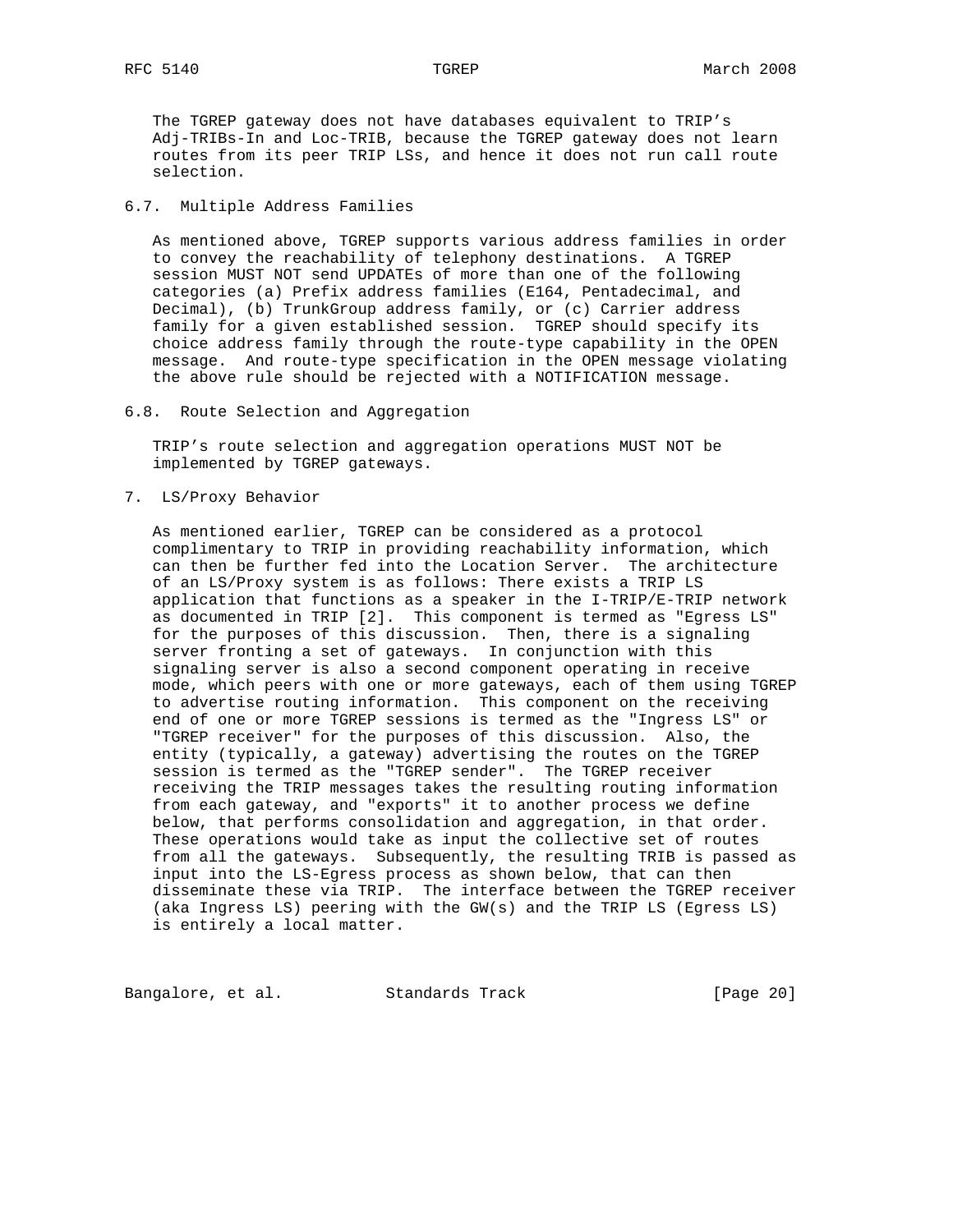The nature of the consolidation and aggregation operations and the accompanying motivation are described in the subsections below. The order in which the operations are listed represents an implicit logical sequence in which they are applied. The architecture for an LS/Proxy entity is shown in Figure 6 below.





Bangalore, et al. Standards Track [Page 21]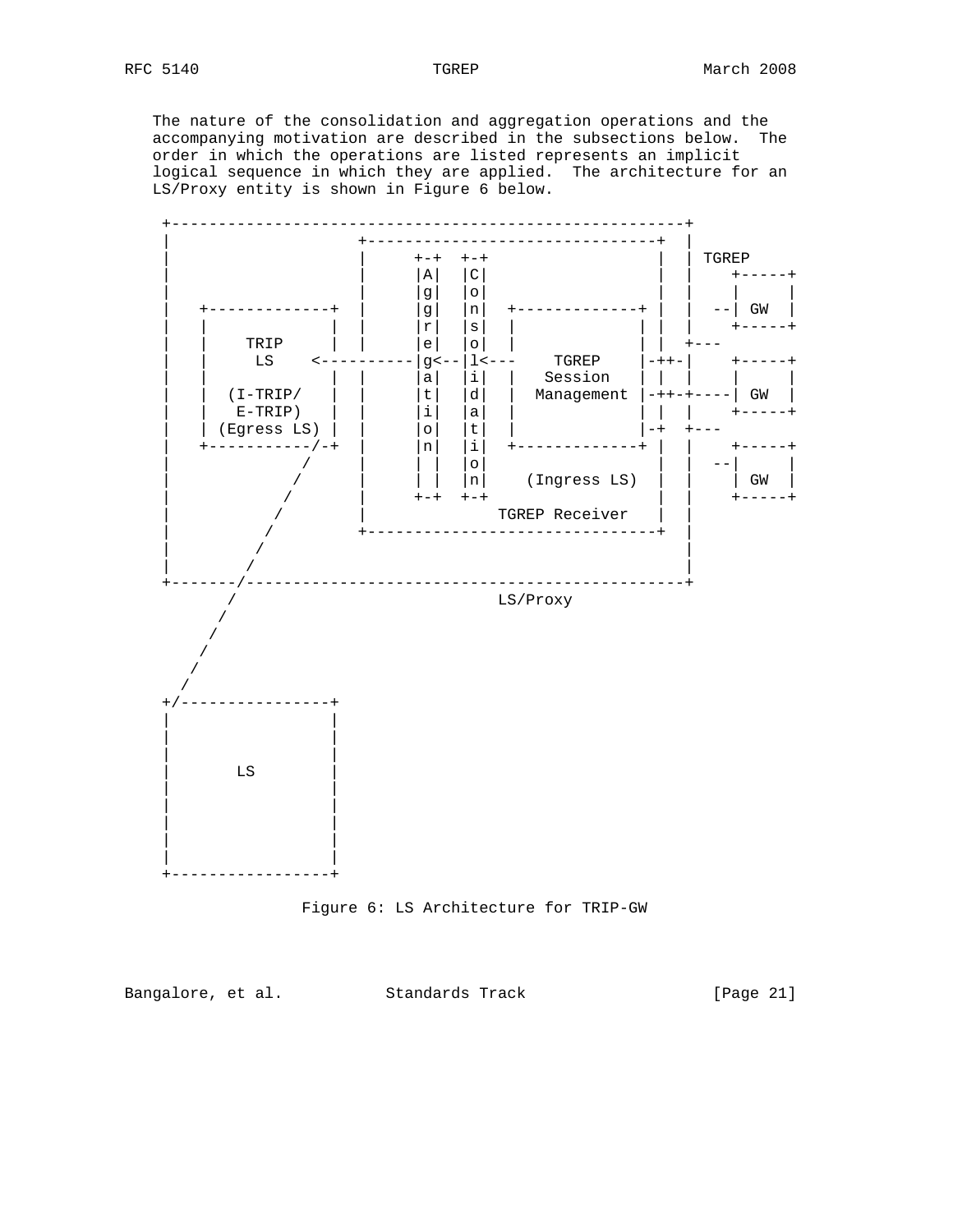## 7.1. Route Consolidation

 The TGREP receiver (Ingress LS) may receive routing information from one or more gateways. It is possible that multiple routes are available for the same destination. These different alternative routes may be received from the same gateway or from multiple gateways. It is RECOMMENDED that the set of gateway routes for each destination be consolidated, before presenting a candidate route, to the Egress LS entity. The motivation for this operation should be to define a route that can maximally represent the collective routing capabilities of the set of gateways, managed by this TGREP receiver. Let us take an example scenario in order to bring out the motivation for this operation. Let us say, the TGREP receiver maintains peering sessions with gateways A and B.

- Gateway A advertises a route for destination "SIP 408" on the E.164 address family with the Carrier attribute value C1.
- Gateway B advertises a route for destination "SIP 408" on the E.164 address family with Carrier attribute value C2.

 The TGREP receiver that receives these routes can consolidate these constituent routes into a single route for destination "SIP 408" with its Carrier attribute being a union of the Carrier attribute values of the individual routes, namely, "C1 C2". This operation is referred to as consolidation. In the above example, it is possible that a route to the destination "SIP 408" through one or more carriers may have been lost if the individual routes were not consolidated.

 Another example is to consolidate the Prefix attribute from multiple Carrier or TrunkGroup updates received from different gateways for the same destination. Let us say, there are Carrier address family (AF) updates from two gateways for Carrier destination X, and the prefix attribute values are {408, 650} from one update and {919, 973} from the other. The prefix values from these two updates can be consolidated into a single Carrier AF route advertisement with prefix value {408, 650, 919, 973}.

 In general, there is a potential for loss of gateway routing information when TGREP routes from a set of gateways are not consolidated when a candidate route is presented to the TRIP LS. The specifics of applying the consolidation operation to different attributes and routes from different address families is left to the individual TGREP receiver implementations.

Bangalore, et al. Standards Track [Page 22]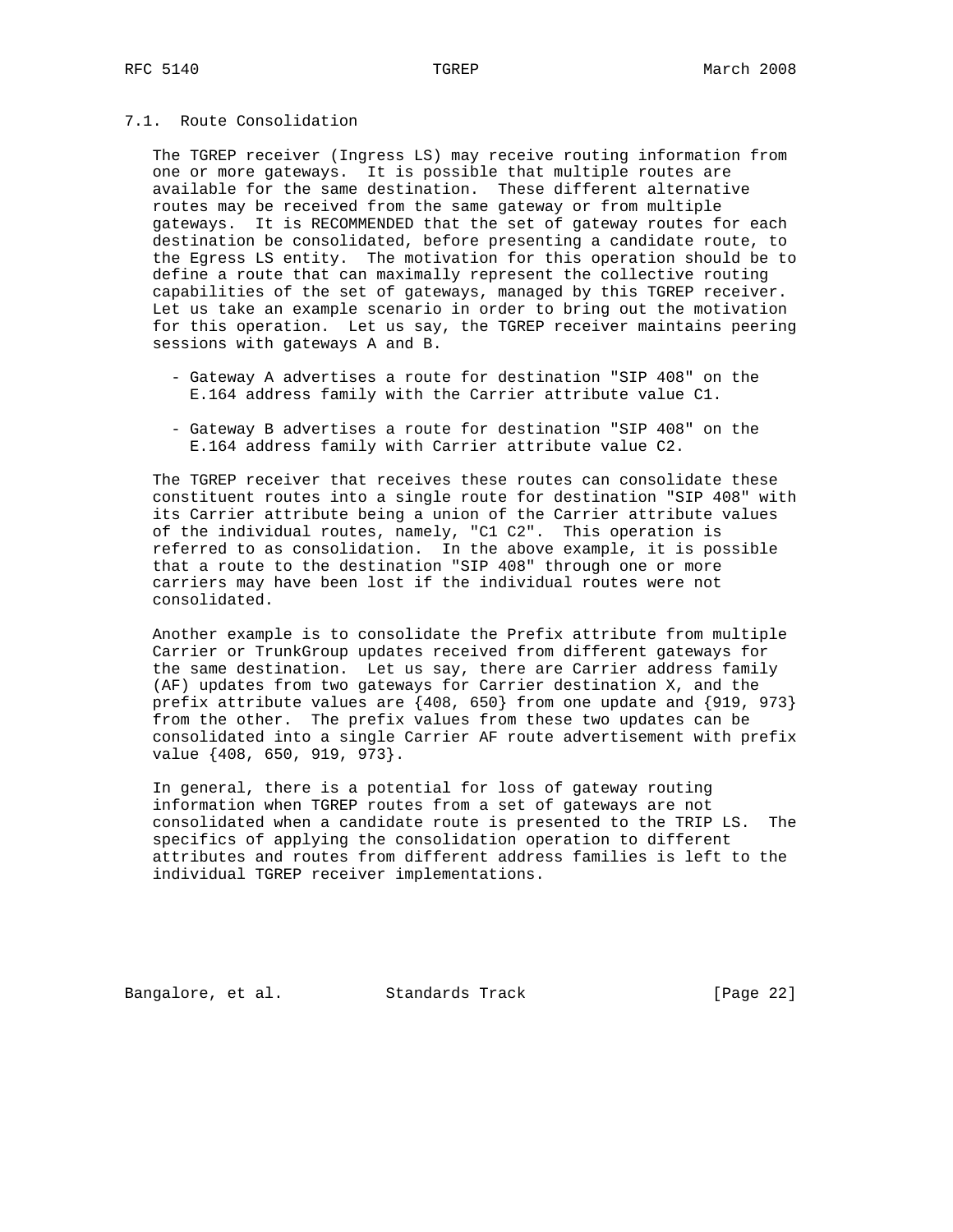# 7.2. Aggregation

 The set of gateway routes, which are in a consolidated form or otherwise, may be aggregated before importing it to the LS instance that is responsible for I-TRIP/E-TRIP processing (Egress LS). This operation follows the standard aggregation procedures described in TRIP [2], while adhering to the aggregation rules for each route attribute.

# 7.3. Consolidation versus Aggregation

 To highlight the difference between the two operations discussed above, "consolidation" combines multiple routes for the same route destination, whereas "aggregation" combines routes for different route destinations that qualify as candidates to be summarized resulting in route information reduction.

 To take an example, if there are multiple gateways offering routes to an E.164 destination "408" but with possibly different attributes (e.g., Carrier), the LS/Proxy can combine these to form one route for "408" but representing the attribute information collectively. This process is consolidation.

 If, for example, the LS/Proxy receives routes for 4080, 4081, 4082, ... 4089 from amongst a set of gateways, it could aggregate these different candidate routes to have a summarized route destination "408" with each of the attributes computed using the aggregation procedures defined in TRIP.

8. Security Considerations

 The security considerations for TGREP are identical to that identified in TRIP [2] and are just restated here for the purposes of clarity.

 The security mechanism for the peering session between TGREP GW and a TRIP LS, in an IP network, is IPsec [3]. IPsec uses two protocols to provide traffic security: Authentication Header (AH) [6] and Encapsulating Security Payload (ESP) [7].

 The AH header affords data origin authentication, connectionless integrity, and optional anti-replay protection of messages passed between the peer LSs. The ESP header provides origin authentication, connectionless integrity, anti-replay protection, and confidentiality of messages.

Bangalore, et al. Standards Track [Page 23]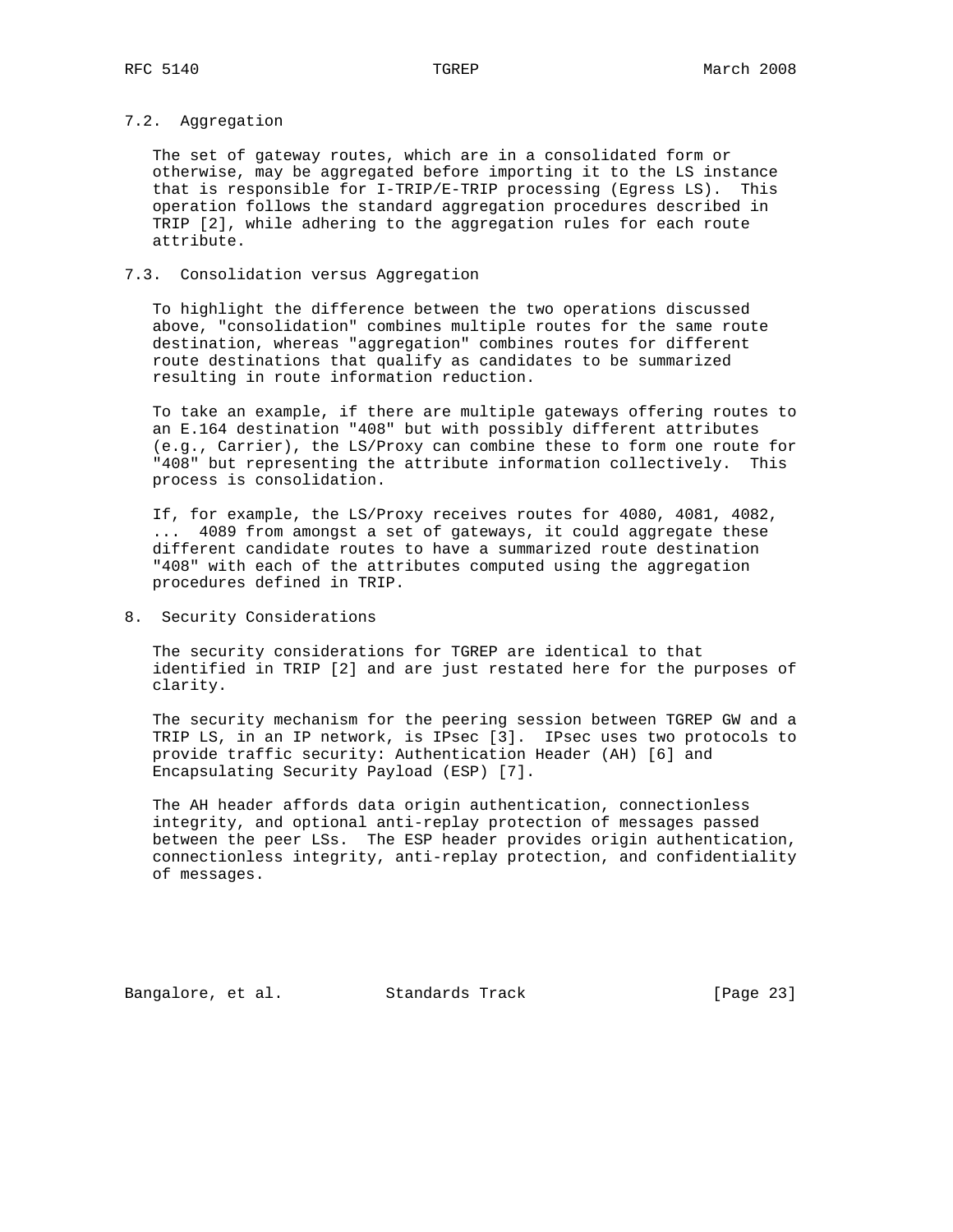Implementations of the protocol defined in this document employing the ESP header SHALL comply with Section 3.1.1 of [10], which defines a minimum set of algorithms for integrity checking and encryption. Similarly, implementations employing the AH header SHALL comply with Section 3.2 of [10], which defines a minimum set of algorithms for integrity checking.

 Implementations SHOULD use the Internet Key Exchange Protocol (IKEv2) [9] to permit more robust keying options. Implementations employing IKEv2 SHOULD support 3DES-CBC for confidentiality and HMAC-SHA1 for integrity.

 A Security Association (SA) [3] is a simplex "connection" that affords security services to the traffic carried by it. Security services are afforded to an SA by the use of AH or ESP, but not both. Two types of SAs are defined: transport mode and tunnel mode. A transport mode SA is a security association between two hosts, and is appropriate for protecting the TRIP session between two peer LSs.

9. IANA Considerations

 Both TRIP [2] and TGREP share the same IANA registry for Capabilities, Attributes, Address Families, and Application Protocols. IANA has added the following attribute codes and address family codes to the TRIP [2] registries.

# 9.1. Attribute Codes

 The Attribute Type Codes assigned for the new attributes defined in this document are listed below:

| Code | Attribute                          | Reference |
|------|------------------------------------|-----------|
|      |                                    |           |
| 13   | TotalCircuitCapacity               | [RFC5140] |
| 14   | AvailableCircuits                  | [RFC5140] |
| 15   | CallSuccess                        | [RFC5140] |
| 16   | E.164 Prefix                       | [RFC5140] |
| 17   | Pentadecimal Routing Number Prefix | [RFC5140] |
| 18   | Decimal Routing Number Prefix      | [RFC5140] |
| 19   | TrunkGroup                         | [RFC5140] |
| 20   | Carrier                            | [RFC5140] |
|      |                                    |           |

9.2. Address Family Codes

 The following subsections show the codes that have been assigned for the two new address families introduced in this document.

Bangalore, et al. Standards Track [Page 24]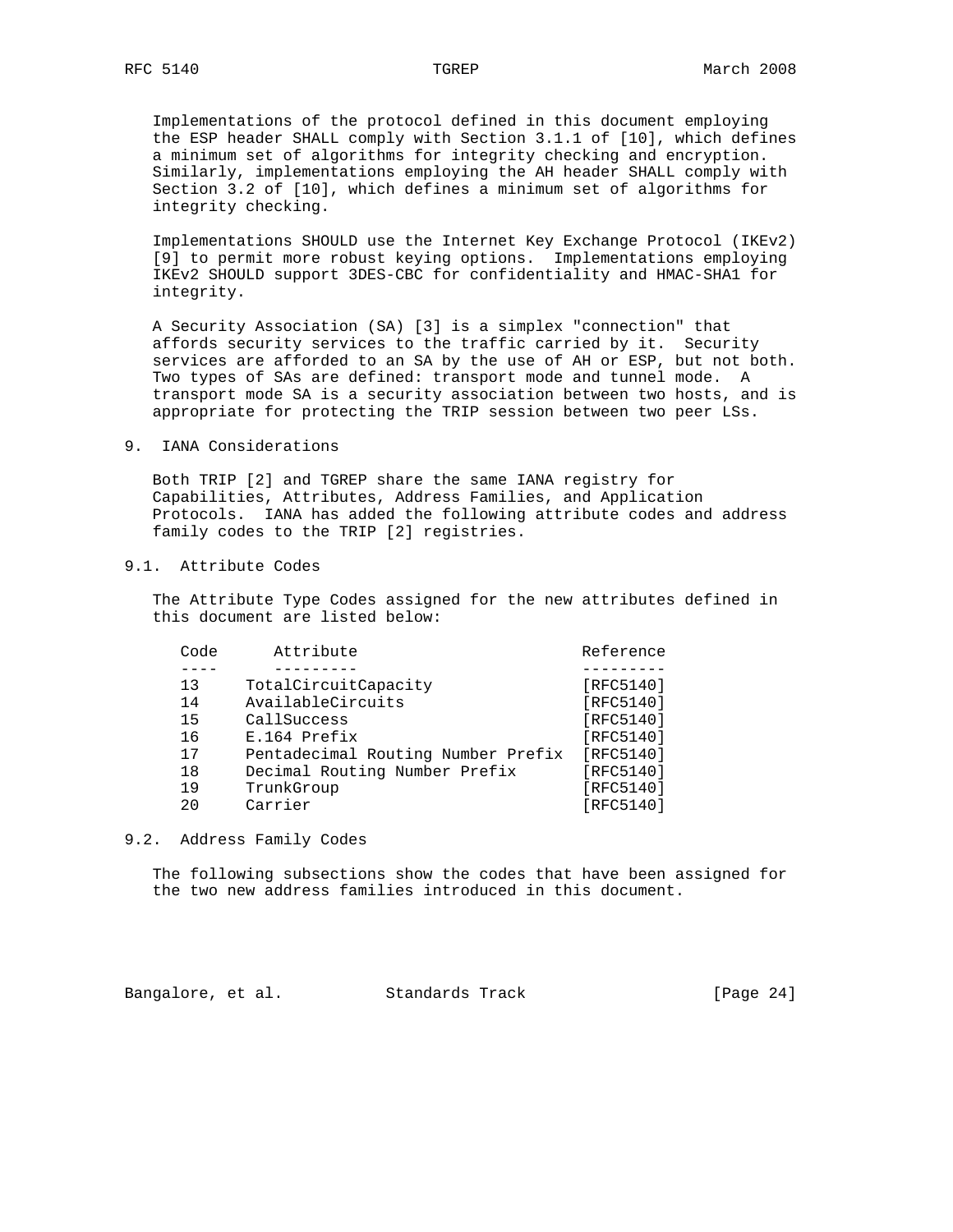9.2.1. TrunkGroup Address Family

| Code                          | Address Family | Reference |
|-------------------------------|----------------|-----------|
| 4                             | TrunkGroup     | [RFC5140] |
| 9.2.2. Carrier Address Family |                |           |
| Code                          | Address Family | Reference |
| 5                             | Carrier        | [RFC5140] |

10. Acknowledgments

 We wish to thank Vijay Gurbani, Li Li, Kevin McDermott, David Oran, Bob Penfield, Jon Peterson, Anirudh Sahoo, and James Yu for their insightful comments and suggestions.

- 11. References
- 11.1. Normative References
	- [1] Bradner, S., "Key words for use in RFCs to Indicate Requirement Levels", BCP 14, RFC 2119, March 1997.
- [2] Rosenberg, J., Salama, H., and M. Squire, "Telephony Routing over IP (TRIP)", RFC 3219, January 2002.
	- [3] Kent, S. and K. Seo, "Security Architecture for the Internet Protocol", RFC 4301, December 2005.
	- [4] Gurbani, V. and C. Jennings, "Representing Trunk Groups in tel/sip Uniform Resource Identifiers (URIs)", RFC 4904, June 2007.
	- [5] Yu, J., "Number Portability Parameters for the "tel" URI", RFC 4694, October 2006.
	- [6] Kent, S., "IP Authentication Header", RFC 4302, December 2005.
	- [7] Kent, S., "IP Encapsulating Security Payload (ESP)", RFC 4303, December 2005.
	- [8] Crocker, D., Ed., and P. Overell, "Augmented BNF for Syntax Specifications: ABNF", STD 68, RFC 5234, January 2008.
	- [9] Kaufman, C., Ed., "Internet Key Exchange (IKEv2) Protocol", RFC 4306, December 2005.

Bangalore, et al. Standards Track [Page 25]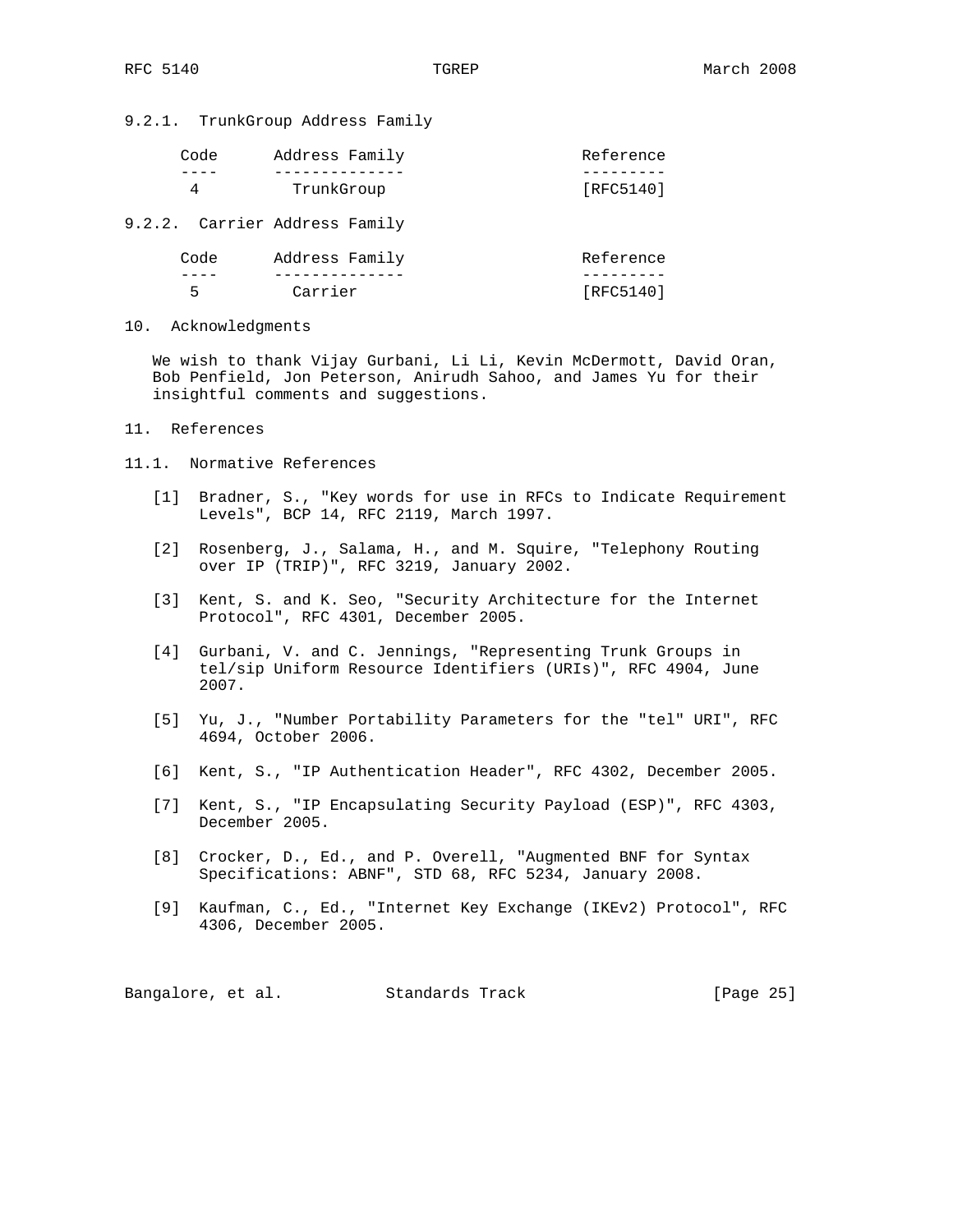- [10] Manral, V., "Cryptographic Algorithm Implementation Requirements for Encapsulating Security Payload (ESP) and Authentication Header (AH)", RFC 4835, April 2007.
- 11.2. Informative References
	- [11] Rosenberg, J., Schulzrinne, H., Camarillo, G., Johnston, A., Peterson, J., Sparks, R., Handley, M., and E. Schooler, "SIP: Session Initiation Protocol", RFC 3261, June 2002.
	- [12] Rosenberg, J. and H. Schulzrinne, "A Framework for Telephony Routing over IP", RFC 2871, June 2000.
	- [13] ITU-T List of ITU Carrier Codes (published periodically in the ITU-T Operational Bulletin).
	- [14] Rosenberg, J., "Requirements for Gateway Registration", Work in Progress, November 2001.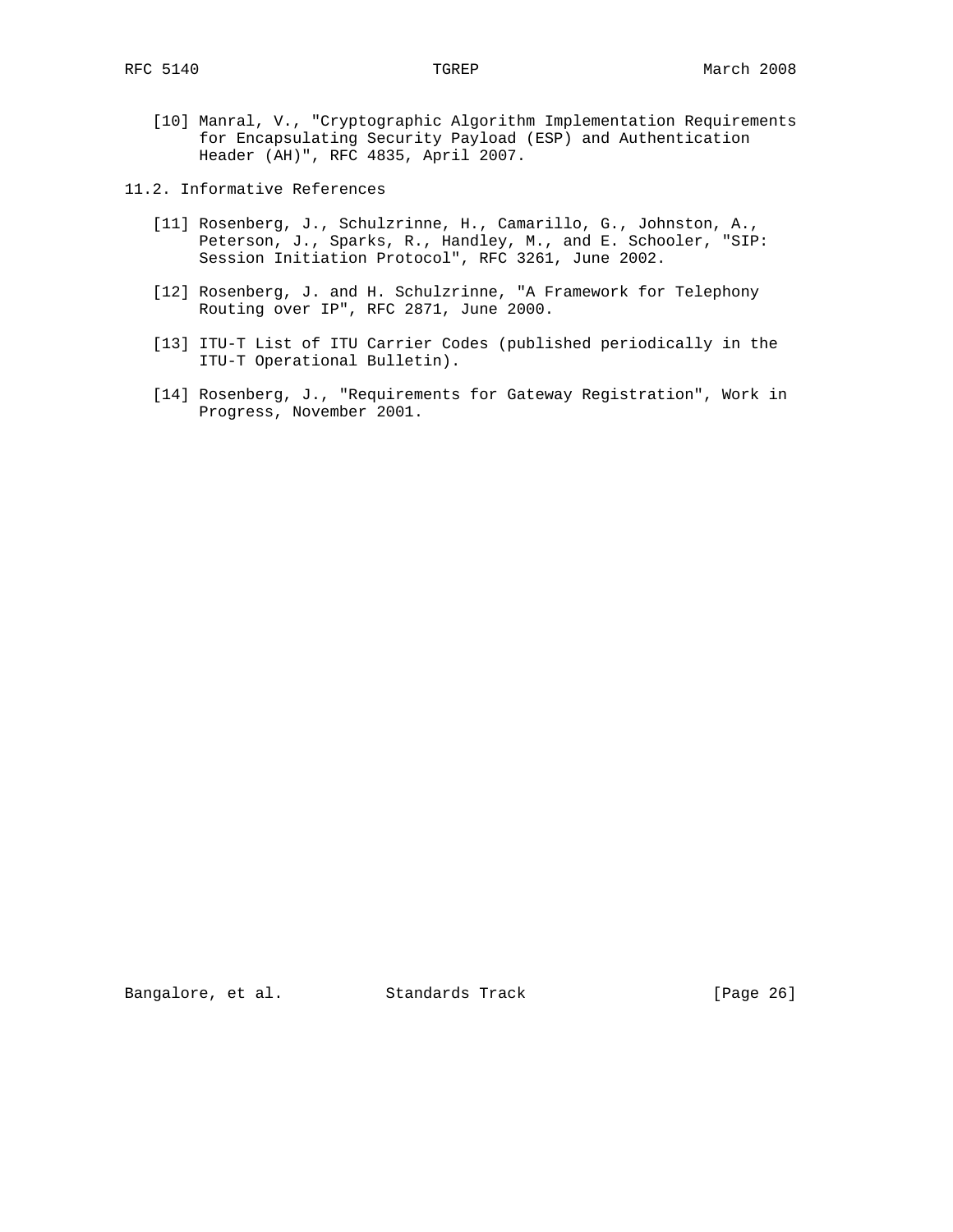Authors' Addresses Manjunath S. Bangalore Cisco Mail Stop SJC-14/2/1 3625 Cisco Way San Jose, CA 95134 Phone: +1-408-525-7555 EMail: manjax@cisco.com Rajneesh Kumar Cisco Mail Stop SJC-14/4/2 3625 Cisco Way San Jose, CA 95134 Phone: +1-408-527-6148 EMail: rajneesh@cisco.com Jonathan Rosenberg Cisco Edison, NJ 08837 EMail: jdrosen@cisco.com Hussein F. Salama Citex Software Giza, Egypt EMail: hsalama@citexsoftware.com Dhaval Niranjan Shah Moowee Inc. 4920 El Camino Real Los Altos, CA 94022 Phone: +1-408-307-7455 EMail: dhaval@moowee.tv

Bangalore, et al. Standards Track [Page 27]